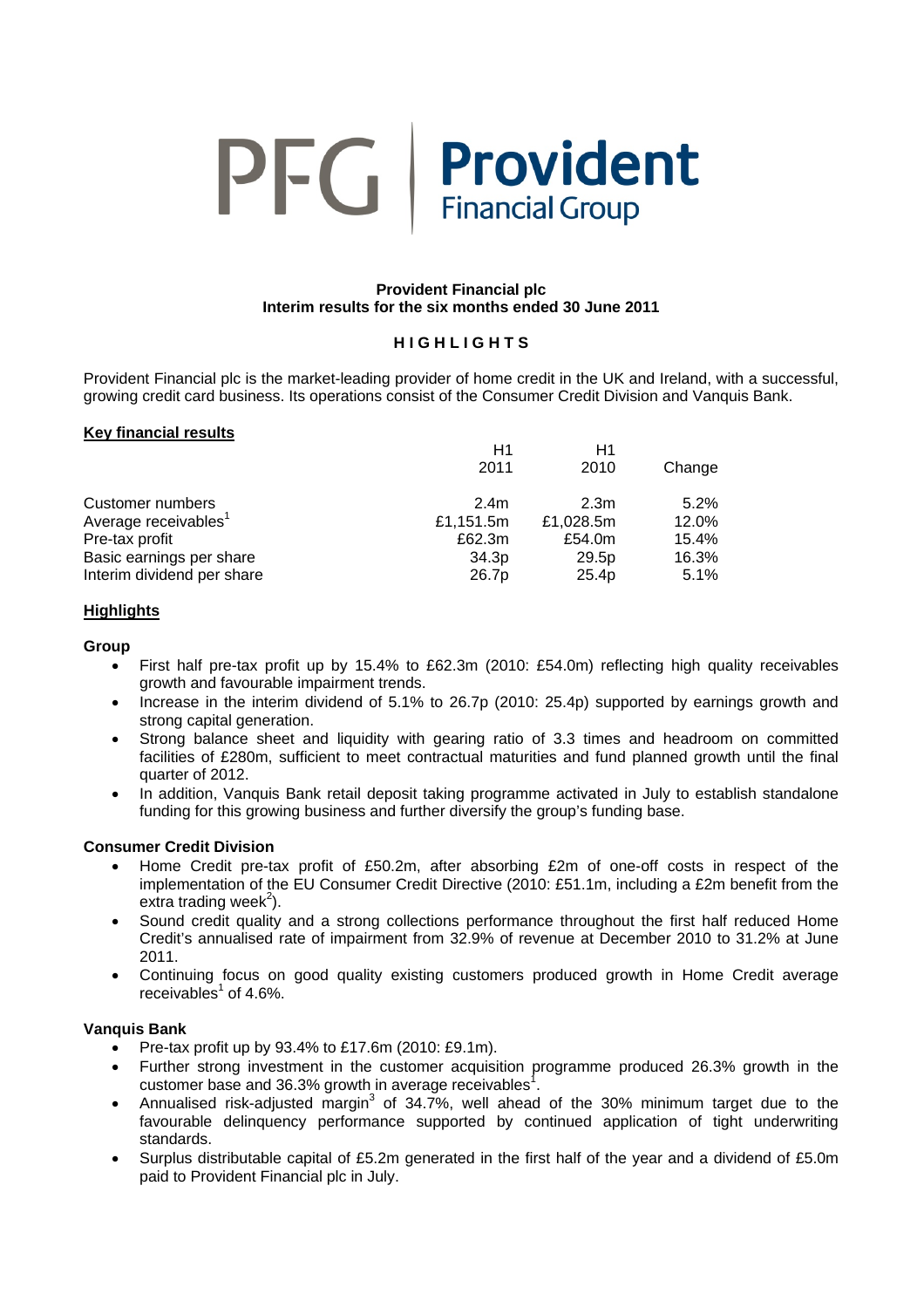## **Peter Crook, Chief Executive, commented:**

"I am delighted to report earnings up by 15.4% and to announce a 5.1% increase in the interim dividend, which is strongly supported by the group's excellent capital generation.

The group's funding position is very robust. In this context, the activation of the retail deposit programme in Vanquis Bank not only represents further significant diversification of the group's funding sources, but will also establish ongoing standalone financing for this growing business.

Credit quality in both businesses is very sound as evidenced by the favourable impairment trends in the first half of the year. This provides the foundation for delivering good quality growth for 2011 as a whole. There will be no change to the cautious stance on extending new credit in recognition of the continuing pressure on consumers' real incomes and remaining uncertainty over the future direction of the employment market."

| <b>Enquiries:</b>                                                                    | Today                          | <b>Thereafter</b>             |
|--------------------------------------------------------------------------------------|--------------------------------|-------------------------------|
| Media<br>David Stevenson, Provident Financial<br>Gill Ackers/Eilis Murphy, Brunswick | 020 7404 5959<br>020 7404 5959 | 01274 351351<br>020 7404 5959 |
| <b>Investor Relations</b><br>Gary Thompson, Provident Financial                      | 020 7404 5959                  | 01274 351351                  |

<sup>1</sup> Based on an average of month-end receivables throughout the first half of the year.

<sup>2</sup> Home Credit's 2011 financial year comprises 52 weeks with the first half of the year comprising a 26-week period. Home Credit's 2010

*financial year comprised 53 weeks with the first half of the year comprising a 27-week period. 3 Revenue less impairment as a percentage of average receivables for the 12 months ended 30 June.*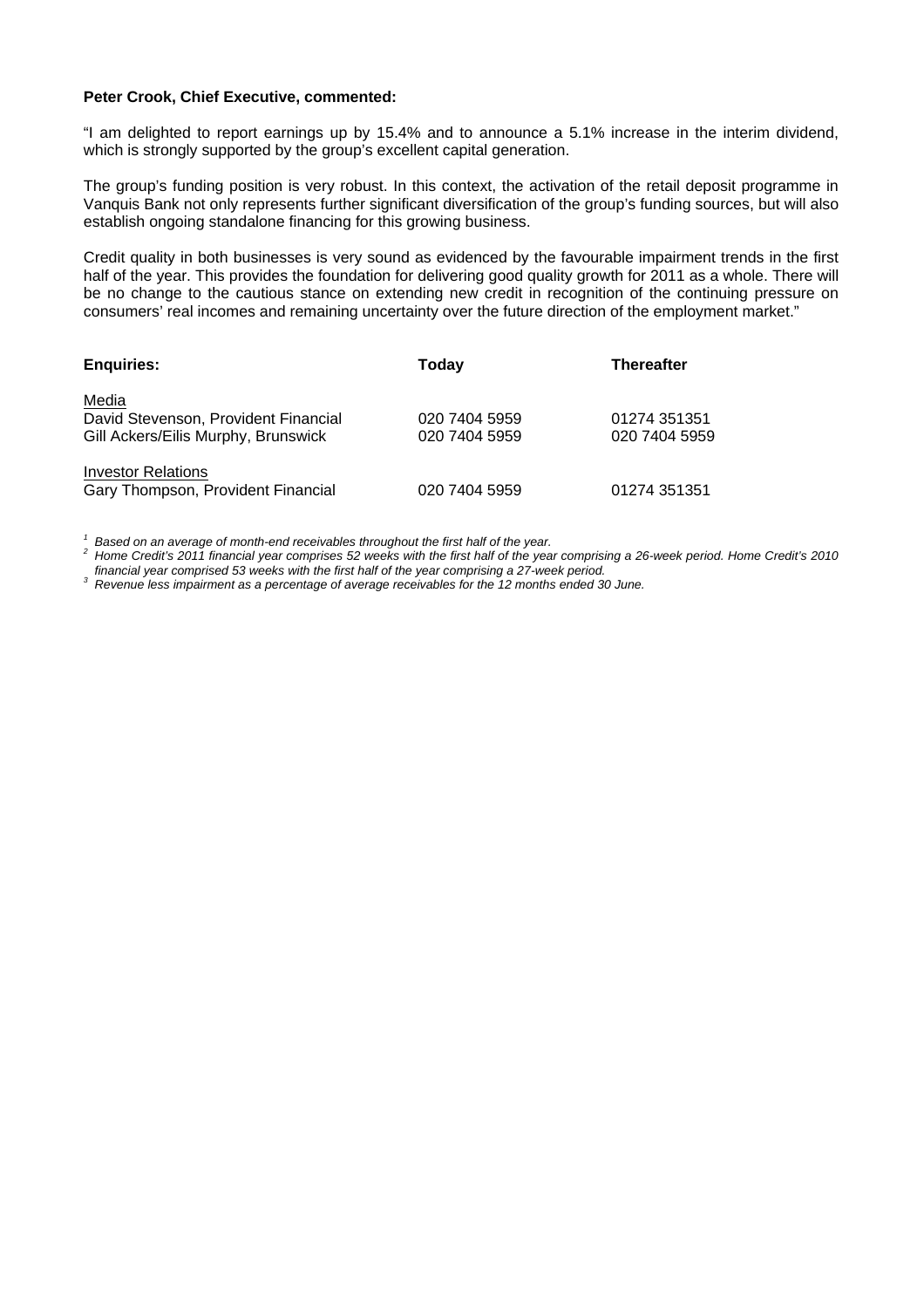## **Interim report**

## **Group results**

The group has reported a strong set of results with group pre-tax profit up 15.4% to £62.3m (2010: £54.0m) reflecting a sound performance in the Consumer Credit Division and continued strong growth in Vanquis Bank. Earnings per share of 34.3p (2010: 29.5p) grew by 16.3%, a marginally faster rate than pre-tax earnings after benefitting from the fall in the corporation tax rate from 28% to 26% on 1 April 2011.

In line with management's internal plans, Home Credit delivered first half profits of £50.2m, which is stated after the one-off cost of £2m from implementing the requirements of the EU Consumer Credit Directive (2010: £51.1m, including a £2m benefit from the extra trading week). Consistent with the last quarter of 2010, management's focus has remained on serving good-quality existing customers as a response to the continuing pressure on household incomes from under-employment and the rising cost of food, fuel and utility bills. As a result, the business generated good quality average receivables growth of 4.6% and delivered a strong collections performance throughout the first half of the year.

Vanquis Bank has delivered another excellent performance in the first half of 2011 with profits up 93.4% to £17.6m (2010: £9.1m). This was ahead of management's internal plans due to the strength of the delinquency performance. The strong growth experienced in the second half of 2010 has been maintained in the first half of 2011 supported by further intensive investment in the customer acquisition programme. Year-on-year customer growth of 26.3% and average receivables growth of 36.3% was achieved against unchanged underwriting standards. Delinquency levels have remained favourable throughout the first half, reflecting the strong underlying quality of the receivables book against the backdrop of a stable employment market. This has allowed Vanquis Bank to deliver an annualised risk-adjusted margin of 34.7% as at June 2011 (2010: 31.1%), well ahead of its minimum target of 30%.

The strength of the group's funding and liquidity are reflected in modest gearing of 3.3 times and headroom on committed facilities of approximately £280m. The group has successfully raised £190m of new funds in the first half of the year to further diversify its funding base and has sufficient headroom, prior to Vanquis Bank taking retail deposits, to fund contractual maturities and projected growth until the final quarter of 2012.

Following agreement of the regulatory capital and liquidity positions with the FSA, Vanquis Bank activated its retail deposit taking programme in July which served to test the systems and infrastructure of both Vanquis Bank and the deposit taking platform which is outsourced to a third party. The programme is planned to fund 80% of the receivables book of Vanquis Bank with typically one to three year fixed-term deposits providing a fixed maturity profile. In view of the substantial committed headroom available to the group, the programme will be executed over the next 18 months. This programme will establish standalone funding for this growing business as well as representing further significant diversification of the group's funding base.

In the 12 months to 30 June 2011, the group generated capital of £91.6m<sup>\*</sup> from trading operations compared with the payment of dividends of £84.9m. As previously indicated, Vanquis Bank is now at a stage where it can fund its own growth and generate surplus capital to contribute to the group's dividend. In the first half of 2011, Vanquis Bank generated distributable surplus capital of £5.2m which allowed it to remit a dividend of £5.0m to Provident Financial plc in July.

The interim dividend has been increased by 5.1% reflecting the group's growth in earnings, strong capital generation and the stated policy of maintaining annual dividend cover of at least 1.25 times.

*\* Before the one-off capital expenditure of £9.1m in respect of the Consumer Credit Division's head office relocation in October 2010.* 

## **Market conditions**

Market conditions for both businesses remain unchanged and there has been no significant change in the employment market affecting the group's customers during the first half of 2011.

The competitive landscape for the Home Credit business remains unchanged with around 500 active participants in the UK. Whilst household incomes of Home Credit customers have been relatively stable, disposable incomes remain under pressure from under-employment and food, fuel and utility price inflation. Accordingly, tight underwriting standards remain in place and the focus of the business has continued to be on lending to good quality existing customers and moderating the amount of credit advanced to new customers.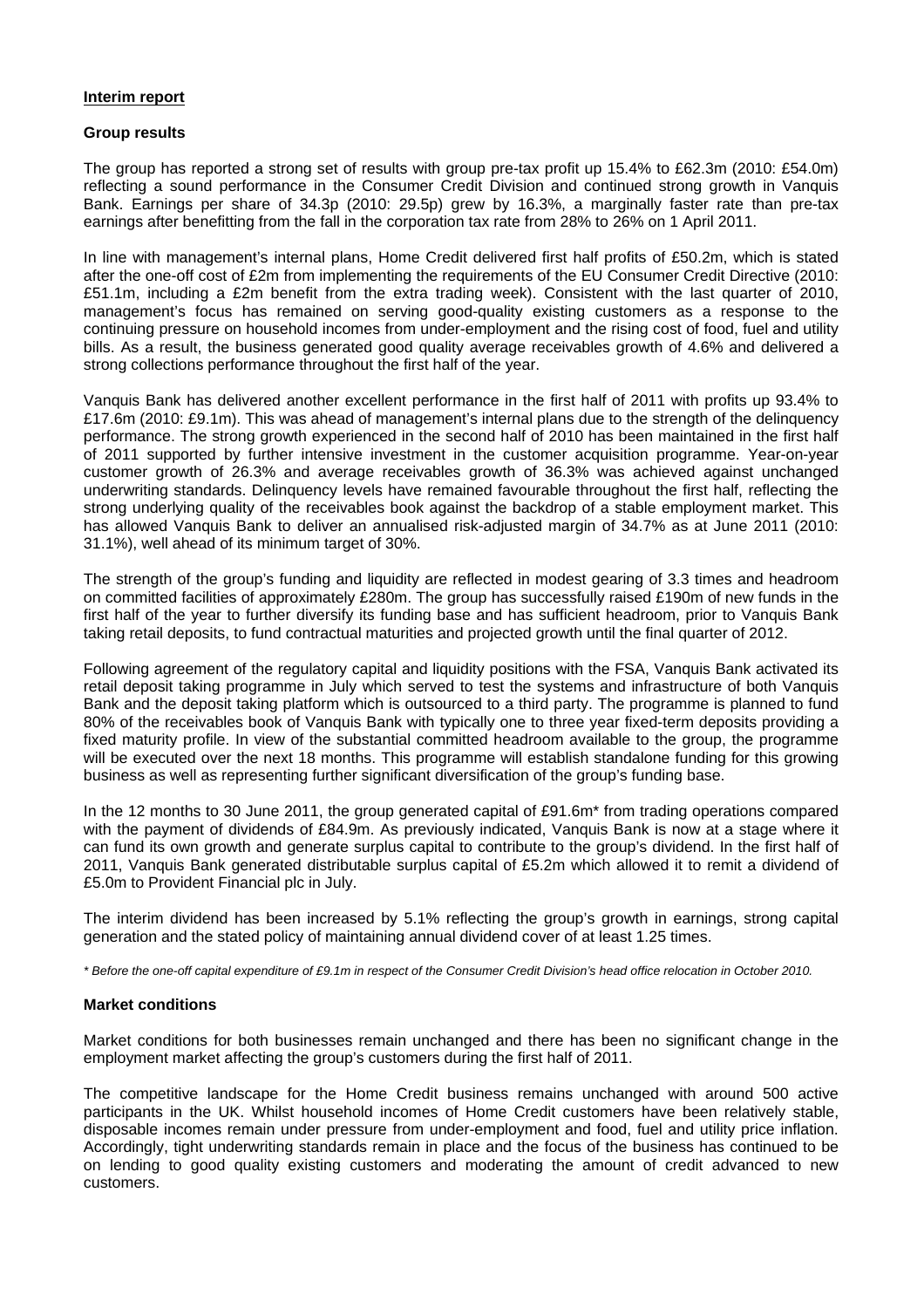Vanquis Bank continues to experience strong demand as the most active participant in the non-standard credit card market and has a significant medium-term growth opportunity. Its customers are typically in regular employment and the business is therefore relatively more sensitive than Home Credit to changes in unemployment rates. The stability of the employment market since mid-2009 coupled with consistently tight underwriting has contributed to the favourable delinquency trends in Vanquis Bank over the last 18 months.

Pressure on customers' real incomes and remaining uncertainty about the future direction of the employment market dictate that tight underwriting standards should remain in place in both businesses for the foreseeable future.

## **Business performance**

## **Consumer Credit Division**

The Consumer Credit Division generated a profit before tax of £50.2m in the six months ended 30 June 2011 (2010: £49.3m) analysed as follows:

|                                 |            | Six months ended 30 June |        |  |  |
|---------------------------------|------------|--------------------------|--------|--|--|
|                                 | 2011       | 2010                     |        |  |  |
|                                 | (26 weeks) | (27 weeks)               | Change |  |  |
|                                 | £m         | £m                       | $\%$   |  |  |
| Profit/(loss) before tax:       |            |                          |        |  |  |
| Home Credit                     | 50.2       | 51.1                     | (1.8)  |  |  |
| <b>Real Personal Finance</b>    |            | (1.8)                    | 100.0  |  |  |
| <b>Consumer Credit Division</b> | 50.2       | 49.3                     | 1.8    |  |  |
|                                 |            |                          |        |  |  |

## Home Credit

|                                   | Six months ended 30 June |            |        |
|-----------------------------------|--------------------------|------------|--------|
|                                   | 2011                     | 2010       |        |
|                                   | (26 weeks)               | (27 weeks) | Change |
|                                   | £m                       | £m         | %      |
| Customer numbers ('000)           | 1,803                    | 1,805      | (0.1)  |
| Average receivables               | 784.3                    | 749.5      | 4.6    |
|                                   |                          |            |        |
| Revenue                           | 350.2                    | 362.3      | (3.3)  |
| Impairment                        | (130.1)                  | (145.8)    | 10.8   |
| Revenue less impairment           | 220.1                    | 216.5      | 1.7    |
| Annualised revenue yield*         | 89.4%                    | 92.4%      |        |
| Annualised impairment % revenue** | 31.2%                    | 33.3%      |        |
| Costs                             | (146.7)                  | (140.8)    | (4.2)  |
| Interest                          | (23.2)                   | (24.6)     | 5.7    |
| Profit before tax                 | 50.2                     | 51.1       | (1.8)  |

*\* Revenue as a percentage of average receivables for the 12 months ended 30 June.* 

\*\* *Impairment as a percentage of revenue for the 12 months ended 30 June.* 

Home Credit delivered profits of £50.2m in 2011, in line with internal plans. This profit is after absorbing £2m of additional costs associated with implementing the EU Consumer Credit Directive in early 2011. The prior year profit of £51.1m included a benefit of approximately £2m from the inclusion of an additional trading week.

Year-on-year customer numbers were broadly flat during the first half of the year, reflecting the decision taken during the latter part of 2010 to place greater emphasis on serving good quality existing customers than on recruiting new customers. New customer underwriting has been tightened further in recent months and the criteria applied to existing customers remains tight with agents continuing to exercise caution due to pressure on customers' disposable incomes from under-employment and food, fuel and utility price inflation.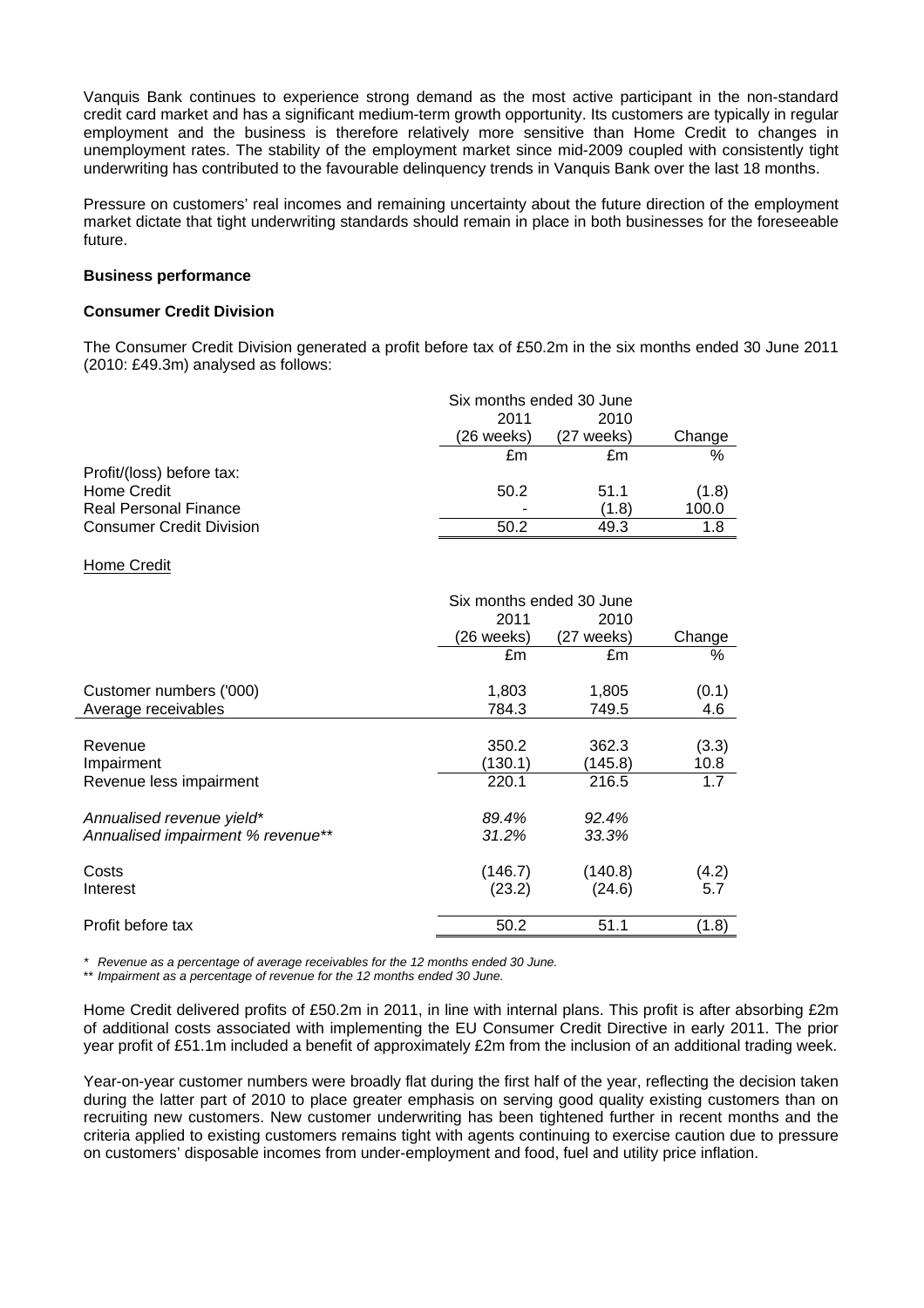Average receivables grew by 4.6% in the first half of the year. Customers' visibility of their household incomes is better than a year ago, promoting less cautious behaviour and an increase in demand for credit from existing customers against unchanged credit standards.

As previously indicated, the annualised yield on the receivables book has moderated from 93.0% at December 2010 to 89.4% at June 2011 due to the growth in credit over the past nine months being focussed on existing good quality customers who, compared to new customers, tend to be served with slightly longerterm products which carry a lower yield. Management's focus is unlikely to shift significantly during the remainder of the year and the yield is expected to remain at around 90%.

Collections performance during the critical first half of the year was particularly strong and reflects an improvement in credit quality. In addition, certain enhancements have been made to the agents' commission scheme to provide greater focus on early stage arrears and are proving effective. As a result, the ratio of annualised impairment to revenue improved from 32.9% at December 2010 to 31.2% at June 2011. In the absence of any significant change in the external environment, collections performance and impairment rates are expected to remain stable within the range experienced over the last 12 months.

Headline cost growth was 4.2% during the first half of 2011. On an underlying basis, after excluding the additional trading week in the first half of 2010, cost growth was 8.2%. This increase includes the cost of rolling-out the changes required to implement the EU Consumer Credit Directive across the branch network at a one-off cost of £2m, together with additional costs of £3m in relation to the new head office facility into which the business relocated in October 2010 and the increase in VAT which was effective from 4 January 2011. Accordingly, underlying cost growth will moderate in the second half of the year.

Interest costs fell by 5.7% as the business benefitted from a group funding rate of 7.8% compared with 8.4% in the first half of 2010.

## Real Personal Finance

The collect-out of the Real Personal Finance receivables book continued to progress satisfactorily with the receivables book reducing from £7.1m at December 2010 to £3.9m at June 2011. There was no gain or loss in the period in respect of Real Personal Finance (2010: loss of £1.8m).

## **Vanquis Bank**

Vanquis Bank generated a profit before tax of £17.6m in the six months ended 30 June 2011 (2010: £9.1m) analysed as follows:

|                                   | Six months ended 30 June |        |        |
|-----------------------------------|--------------------------|--------|--------|
|                                   | 2011                     | 2010   | Change |
|                                   | £m                       | £m     | %      |
| Customer numbers ('000)           | 610                      | 483    | 26.3   |
| Average receivables               | 361.6                    | 265.3  | 36.3   |
|                                   |                          |        |        |
| Revenue                           | 99.3                     | 74.7   | 32.9   |
| Impairment                        | (38.9)                   | (33.3) | (16.8) |
| Revenue less impairment           | 60.4                     | 41.4   | 45.9   |
| Annualised risk-adjusted margin*  | 34.7%                    | 31.1%  |        |
| Annualised impairment % revenue** | 37.2%                    | 45.6%  |        |
| Costs                             | (31.7)                   | (23.9) | (32.6) |
| Interest                          | (11.1)                   | (8.4)  | (32.1) |
| Profit before tax                 | 17.6                     | 9.1    | 93.4   |

*\* Revenue less impairment as a percentage of average receivables for the 12 months ended 30 June.* 

*\*\* Impairment as a percentage of revenue for the 12 months ended 30 June.* 

Vanquis Bank performed very strongly during the first half of 2011. Further strong growth in the receivables book and favourable delinquency levels enabled the business to deliver profits growth of 93.4% in the first half of the year. The business is generating more than sufficient capital to fund its own growth and, in the six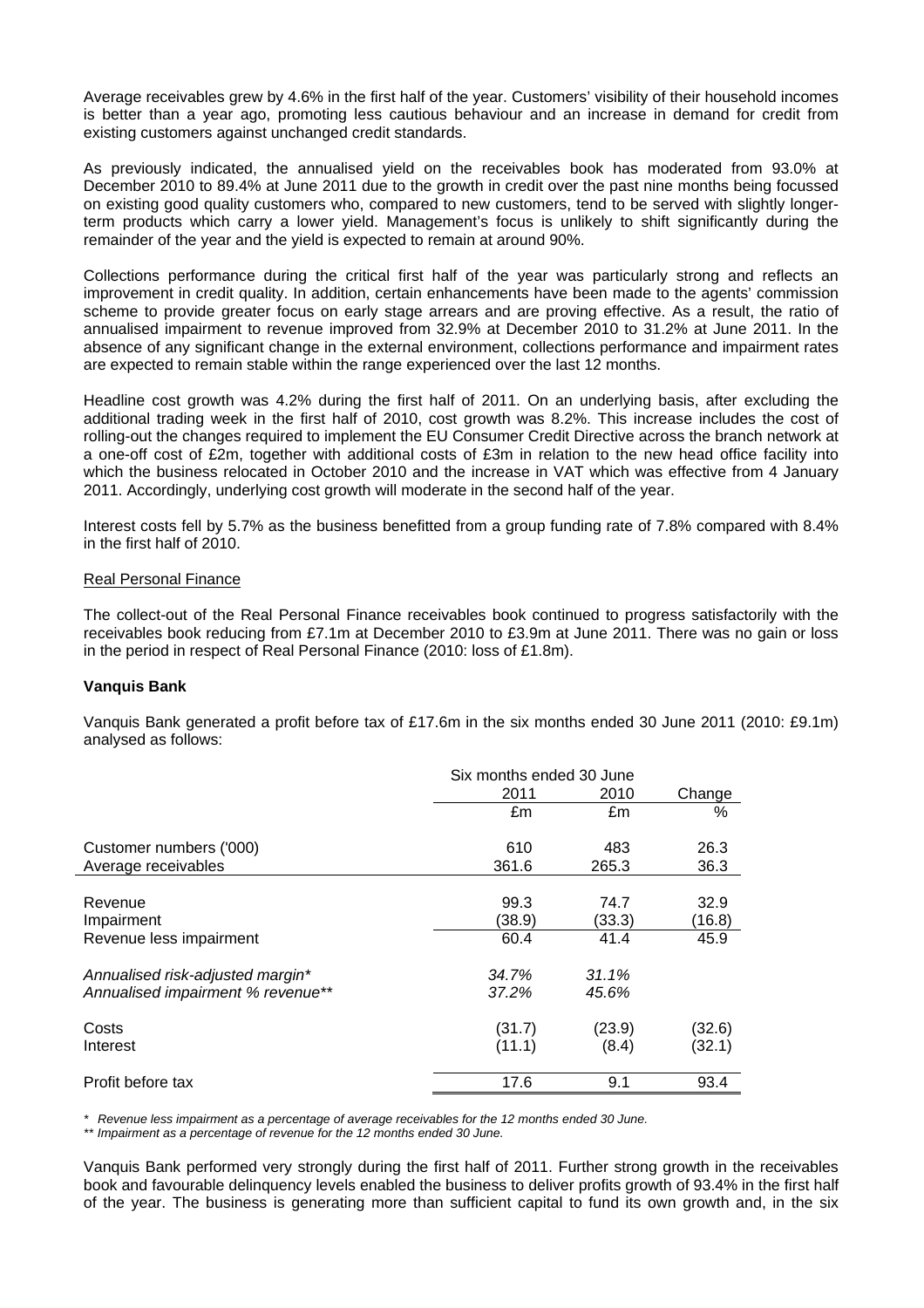months to 30 June 2011, generated surplus distributable capital of £5.2m which allowed it to remit its first dividend of £5.0m to Provident Financial plc in July. The business generated a post-tax return on equity of 34.5% in the 12 months to 30 June 2011, significantly above the target rate of 30%.

Demand for non-standard credit cards has remained strong with the business attracting a flow of over 760,000 applications during the first half of 2011. Customer growth was 26.3%, up significantly on the first half of 2010 as a result of the more intensive customer acquisition programme since mid-2010. New customer bookings of 145,000 (2010: 116,000) reflected an acceptance rate of 19% (2010: 19%) against unchanged underwriting standards.

The growth in customer numbers together with the credit line increase programme to customers who have established a sound payment history, has generated a 36.3% increase in average receivables and a 32.9% increase in revenue. Returns from the 'low and grow' approach to extending credit remain very good. Vanquis Bank remains extremely active in managing utilisation and yield to reflect underlying risk. Utilisation was maintained at around 75% ensuring a strong stream of revenue is earned whilst maintaining a low level of contingent undrawn exposure.

Delinquency rates stabilised at very favourable levels during the first half of 2011 against the backdrop of a stable employment market. Accordingly, impairment showed a modest 16.8% year-on-year increase compared to the 36.3% increase in average receivables. This strong performance reflects the continued improvement in the underlying quality of the book resulting from the progressive tightening of underwriting between 2007 and 2009, the success of the credit line increase programme and demonstrates the effectiveness of Vanquis Bank's credit decisioning.

The rolling 12-month risk-adjusted margin at June 2011 of 34.7% reflects the sound revenue yield from the receivables book combined with the favourable delinquency performance. It includes the benefit of the reduction in delinquency rates over the last year which will not recur now that delinquency rates have levelled off. Accordingly, the on-going risk-adjusted margin is approximately 33% which is well above the minimum target of 30%.

Notwithstanding the favourable delinquency performance, management continues to be mindful of the potential for unemployment to rise in the current economic environment and, accordingly, the tight underwriting and credit line increase criteria applied over the last two years will remain in place for the foreseeable future.

First half cost growth of 32.6% includes an uplift of £2m in the spend on direct mail and marketing activities that supported the more intensive customer growth programme than a year ago. In addition, Vanquis Bank has incurred costs of approximately £1m in respect of upgrading its IT platform and establishing the retail deposits programme during the first half of the year.

Interest costs increased by 32.1% during the first half of 2011. This reflects the increase in average receivables partly offset by the benefit from a reduction in the group's average funding rate. Retail deposit taking is not expected to have a significant effect on Vanquis Bank's funding rate in 2011.

Vanquis Bank has successfully completed the migration of its customer processing to First Data's First Vision IT platform during the first half of 2011 without interruption to customer service levels or business efficiency. This migration ensures that Vanquis Bank's systems remain at the forefront of technology.

Plans are now well-advanced to establish a second call centre within CCD's new Bradford facility in order to accommodate future growth. The call centre will utilise the ready-made infrastructure of the new facility and access the deep labour pool in Bradford. The call centre is expected to commence operations in the second half of 2011.

## **Central costs**

Central costs in the first half of the year were £4.9m (2010: £4.1m), up by £0.8m on the first half of last year, due to a budgeted increase in the level of expenditure on the group's community programme, additional costs in respect of regulatory matters and the impact of higher share-based incentives.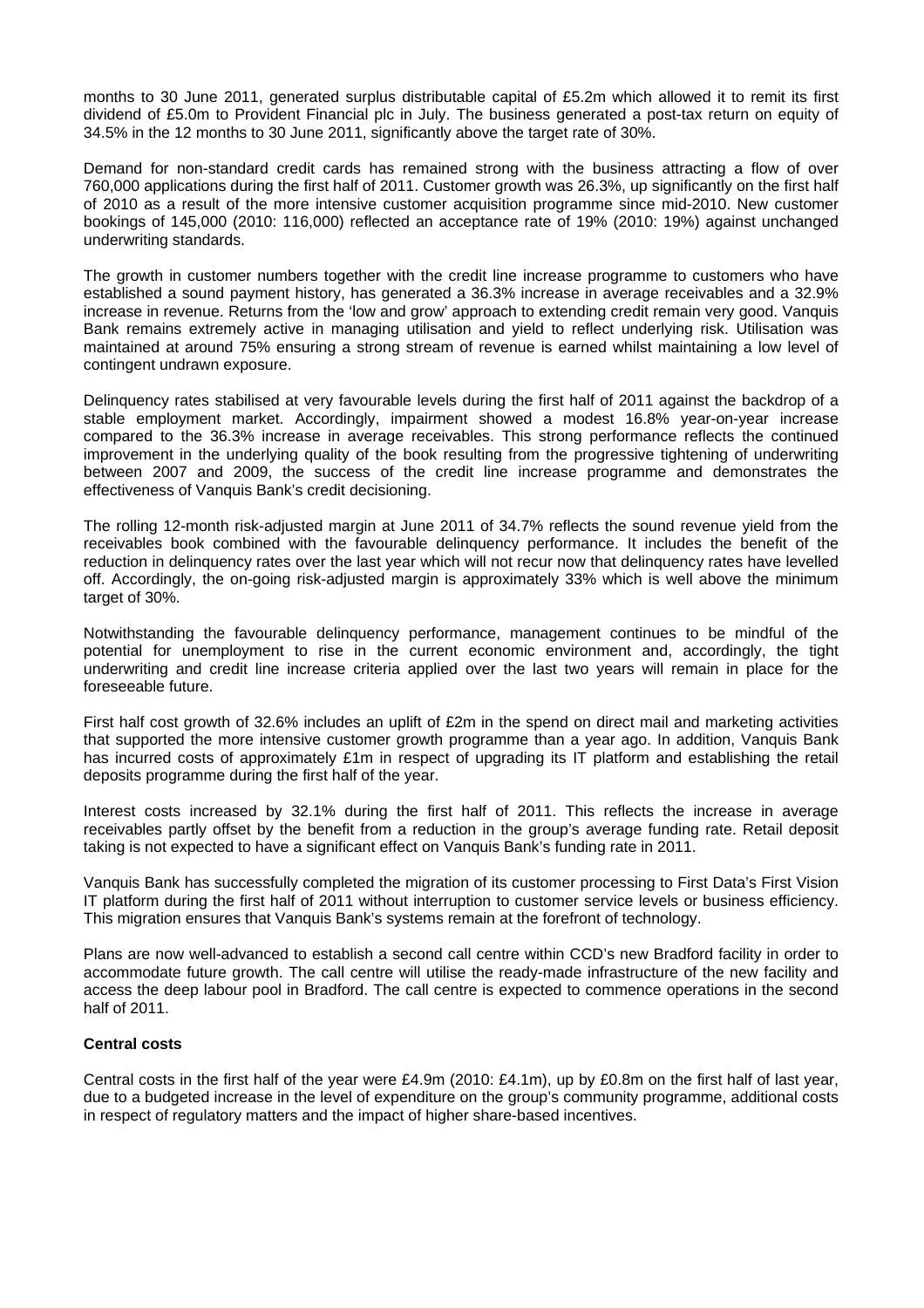# **Taxation**

The tax rate for the first half of 2011 of 26.5% is the estimated tax rate for the 2011 financial year and is in line with the UK corporation tax rate which reduced from 28% to 26% on 1 April 2011. The group is expected to benefit in future years from the rate reductions announced by the Government in the last budget and the 2011 Finance Act.

## **Dividends**

The interim dividend has been increased by 5.1% to 26.7p (2010: 25.4p) consistent with the group's stated policy to maintain full year dividend cover of at least 1.25 times and is supported by earnings growth and strong capital generation.

## **Funding and capital**

The group's funding and liquidity positions are strong with the balance sheet showing modest gearing of 3.3 times (2010: 3.2 times) against a banking covenant limit of 5.0 times together with a comfortable surplus of regulatory capital. The group's senior issuer default rating from Fitch Ratings remains unchanged at BBB with a stable outlook.

The group has made significant progress in further diversifying and strengthening its funding base during the first half of 2011 following the issue of private placements totalling £140m and the successful issue of a second retail bond of £50m. Remaining contractual maturities through to the end of 2012 amount to £214m compared with headroom from committed facilities at the end of June of £280m. The group has sufficient headroom, prior to Vanquis Bank taking retail deposits, to meet contractual maturities and projected growth until the final quarter of 2012.

In line with previous guidance, the group's funding rate during the first half of 2011 was 7.8% compared with 8.4% in the first half of 2010. The group's funding rate is expected to remain at around this level for the remainder of 2011.

The group continues to be highly capital generative. In the 12 months to 30 June 2011, the group generated capital of £91.6m\* compared with dividend payments of £84.9m.

The group's strong capital generation, planned levels of asset growth and dividend policy remain consistent with maintaining a prudent gearing level of around 3.5 times.

*\* Before the one-off capital expenditure of £9.1m in respect of the Consumer Credit Division's head office relocation in October 2010.* 

## **Retail deposits**

As previously reported, during the first half of 2011 the group finalised with the FSA the capital requirements relating to Vanquis Bank taking retail deposits. The new capital requirements have been readily accommodated within the existing capital structure of Vanquis Bank and the group.

Vanquis Bank's retail deposits programme has been activated with the soft launch of one and two year fixedterm deposits in late July to test the systems and infrastructure of both Vanquis Bank and the deposit taking platform which is outsourced to a third party.

The programme is planned to fund 80% of Vanquis Bank's receivables book through a programme of typically one to three year, fixed-term, internet-only retail deposits. The fixed-term deposits will only be redeemable by the depositor prior to the end of the term in the event of death or mandated legal reasons, thereby providing a fixed maturity profile. As Vanquis Bank is a regulated bank, depositors will be covered by the Financial Services Compensation Scheme up to the value of £85,000. In view of the substantial committed headroom available to the group, the programme will be executed over the next 18 months. Vanquis Bank expects to reach the target of 80% of receivables by the end of 2012. The proceeds from retail deposits will be used to repay substantially all of Vanquis Bank's intercompany loan with Provident Financial plc which, as at 30 June 2011, amounted to approximately £300m.

At today's interest rates and at full capacity, the all-in average cost of retail deposits is expected to be no more than 6% after taking account of associated administration costs and liquidity requirements. However, this is not expected to have a significant effect on funding costs during 2011 due to the phased nature of the programme.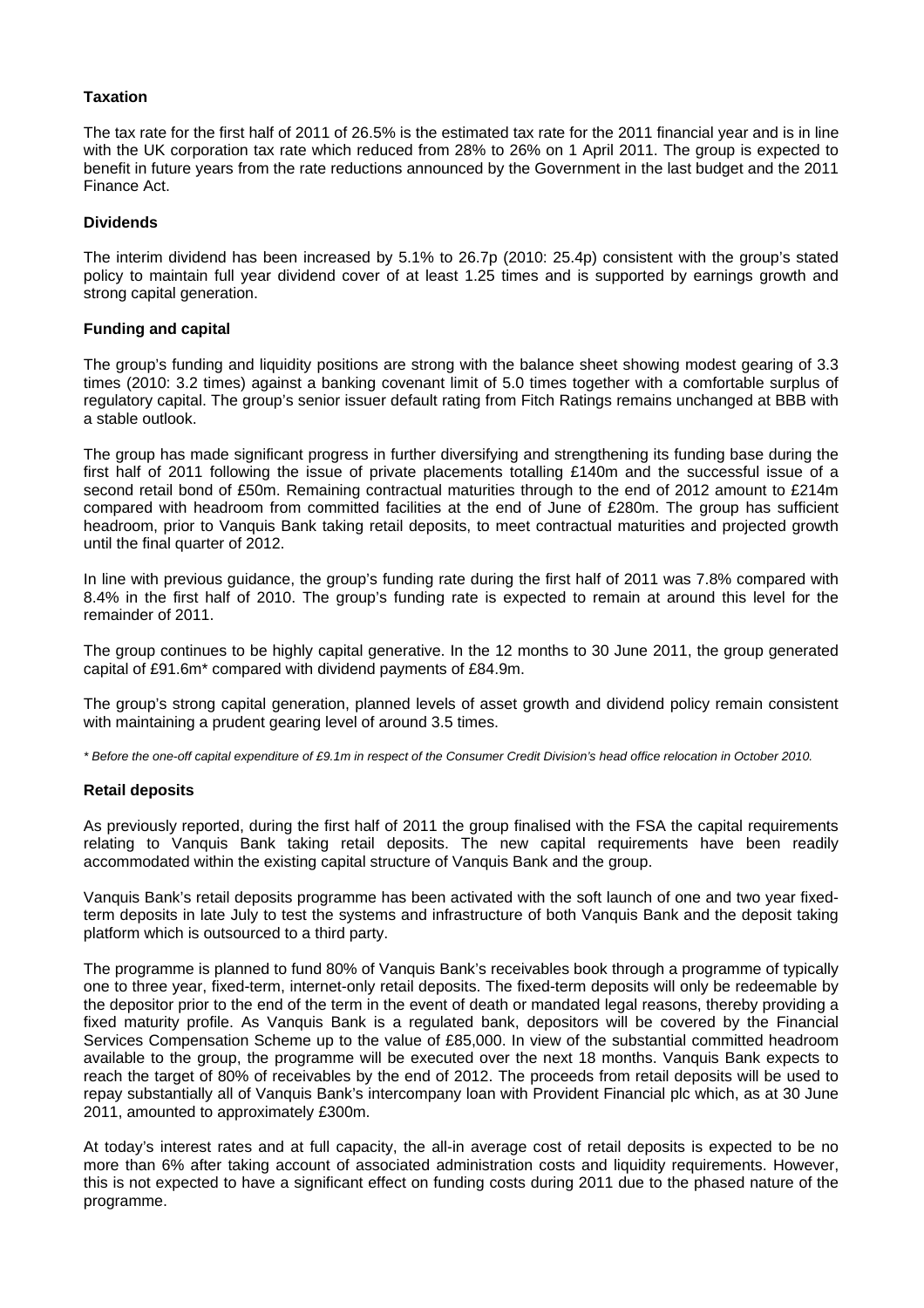# **Regulation**

The group implemented relevant parts of the Irresponsible Lending Guidance to Creditors and the EU Directive on Consumer Credit by the February 2011 deadline.

On 19 July 2011 the Government published a summary of submissions received as part of its review of consumer credit and personal insolvency. The Government will publish its conclusions in the autumn.

The group is very proud to have received a maximum rating score of 100 and be ranked joint first globally amongst financial services companies in the FTSE4Good Index Series which measures the environmental, social and governance ratings of over 2,300 publicly listed companies worldwide. This achievement reflects the continued investment that the group and its employees have made in embedding its corporate responsibility programme across all areas of the business.

## **Principal risks and uncertainties**

The principal risks and uncertainties affecting the group remain unchanged from 31 December 2010 and comprise credit risk, regulatory risk, liquidity risk, reputational risk, pension risk, operational risk and business risk. A full assessment of the risks and uncertainties, together with the controls and processes which are in place to monitor and mitigate the risks where possible, are set out on pages 39 to 41 of the 2010 Annual Report & Financial Statements which is available on the company's website, www.providentfinancial.com.

The most relevant risks and uncertainties for the remaining six months of the 2011 financial year are as follows:

- Notwithstanding that Home Credit and Vanquis Bank have unique characteristics which make them more resilient to changes in economic conditions than more mainstream lenders, marked increases in unemployment and under-employment may lead to higher than expected impairment charges.
- Further increases in food, fuel and utility prices may put additional pressure on the household incomes of Home Credit customers and lead to a reduction in the level of credit issued.

## **Related party transactions**

There have been no changes in the nature of related party transactions as described in note 28 to the 2010 Annual Report & Financial Statements and there have been no new related party transactions which have had a material effect on the financial position or performance of the group in the six months ended 30 June 2011.

## **Outlook**

The strength of the group's balance sheet and liquidity have been augmented by activating Vanquis Bank's retail deposits programme which will establish standalone funding and finance the significant medium-term growth opportunity of this business.

The group has produced an excellent set of interim results and credit quality in both businesses is very sound as evidenced by the favourable impairment trends in the first half of the year. This provides the foundation for delivering good quality growth for 2011 as a whole. There will be no change to the cautious stance on extending new credit in recognition of the continuing pressure on consumers' real incomes and remaining uncertainty over the future direction of the employment market.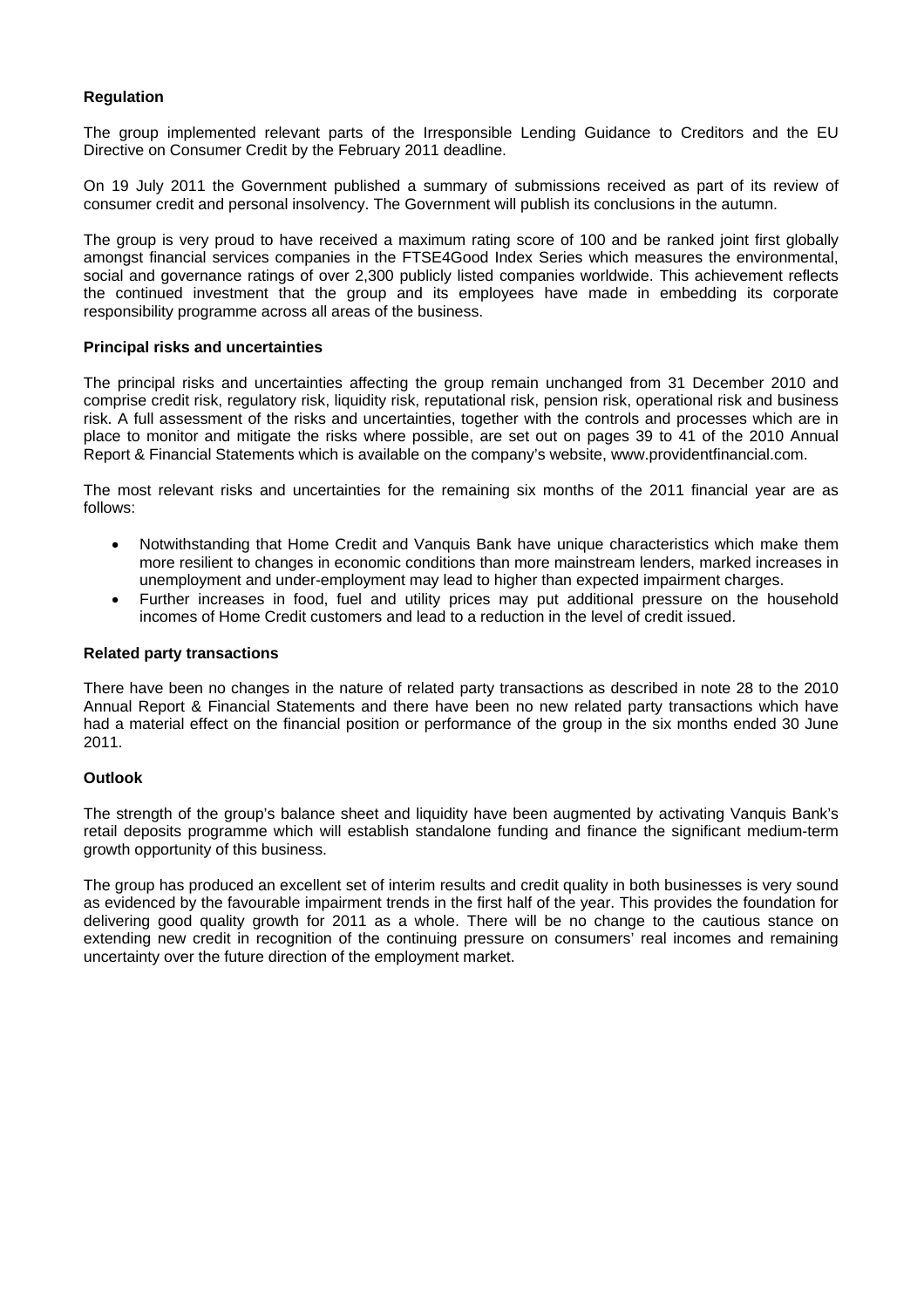# **Condensed consolidated interim financial information**

# **Consolidated income statement**

|                                                           |             | Six months ended 30 June |         |
|-----------------------------------------------------------|-------------|--------------------------|---------|
|                                                           | <b>Note</b> | 2011                     | 2010    |
|                                                           |             | £m                       | £m      |
| <b>Continuing operations</b>                              |             |                          |         |
| Revenue                                                   | 4           | 449.5                    | 440.0   |
| Finance costs                                             |             | (34.8)                   | (33.8)  |
| Operating costs                                           |             | (241.6)                  | (251.3) |
| Administrative expenses                                   |             | (110.8)                  | (100.9) |
| <b>Total costs</b>                                        |             | (387.2)                  | (386.0) |
| <b>Profit before taxation</b>                             | 4           | 62.3                     | 54.0    |
| Tax charge                                                | 5           | (16.5)                   | (15.1)  |
| Profit for the period attributable to equity shareholders |             | 45.8                     | 38.9    |
|                                                           |             |                          |         |

# **Consolidated statement of comprehensive income**

|                                                           | Six months ended 30 June |       |        |
|-----------------------------------------------------------|--------------------------|-------|--------|
|                                                           | <b>Note</b>              | 2011  | 2010   |
|                                                           |                          | £m    | £m     |
| Profit for the period attributable to equity shareholders |                          | 45.8  | 38.9   |
| Other comprehensive income:                               |                          |       |        |
| - cash flow hedges                                        |                          | 0.4   | 1.2    |
| - actuarial movements on retirement benefit asset         | 9                        | 13.3  | (22.0) |
| - tax on other comprehensive income                       |                          | (3.7) | 5.9    |
| Other comprehensive income for the period                 |                          | 10.0  | (14.9) |
| Total comprehensive income for the period                 |                          | 55.8  | 24.0   |
|                                                           |                          |       |        |

|                           |             | Six months ended 30 June |       |  |
|---------------------------|-------------|--------------------------|-------|--|
|                           | <b>Note</b> | 2011                     | 2010  |  |
|                           |             | Pence                    | Pence |  |
| <b>Earnings per share</b> |             |                          |       |  |
| Basic                     | 6           | 34.3                     | 29.5  |  |
| <b>Diluted</b>            | 6           | 34.2                     | 29.4  |  |
|                           |             |                          |       |  |
| Dividends per share       |             |                          |       |  |
| Proposed interim dividend |             | 26.7                     | 25.4  |  |
| Paid in the period*       |             | 38.1                     | 38.1  |  |
|                           |             |                          |       |  |

\* The total cost of dividends paid in the period was £51.0m (six months ended 30 June 2010: £51.0m).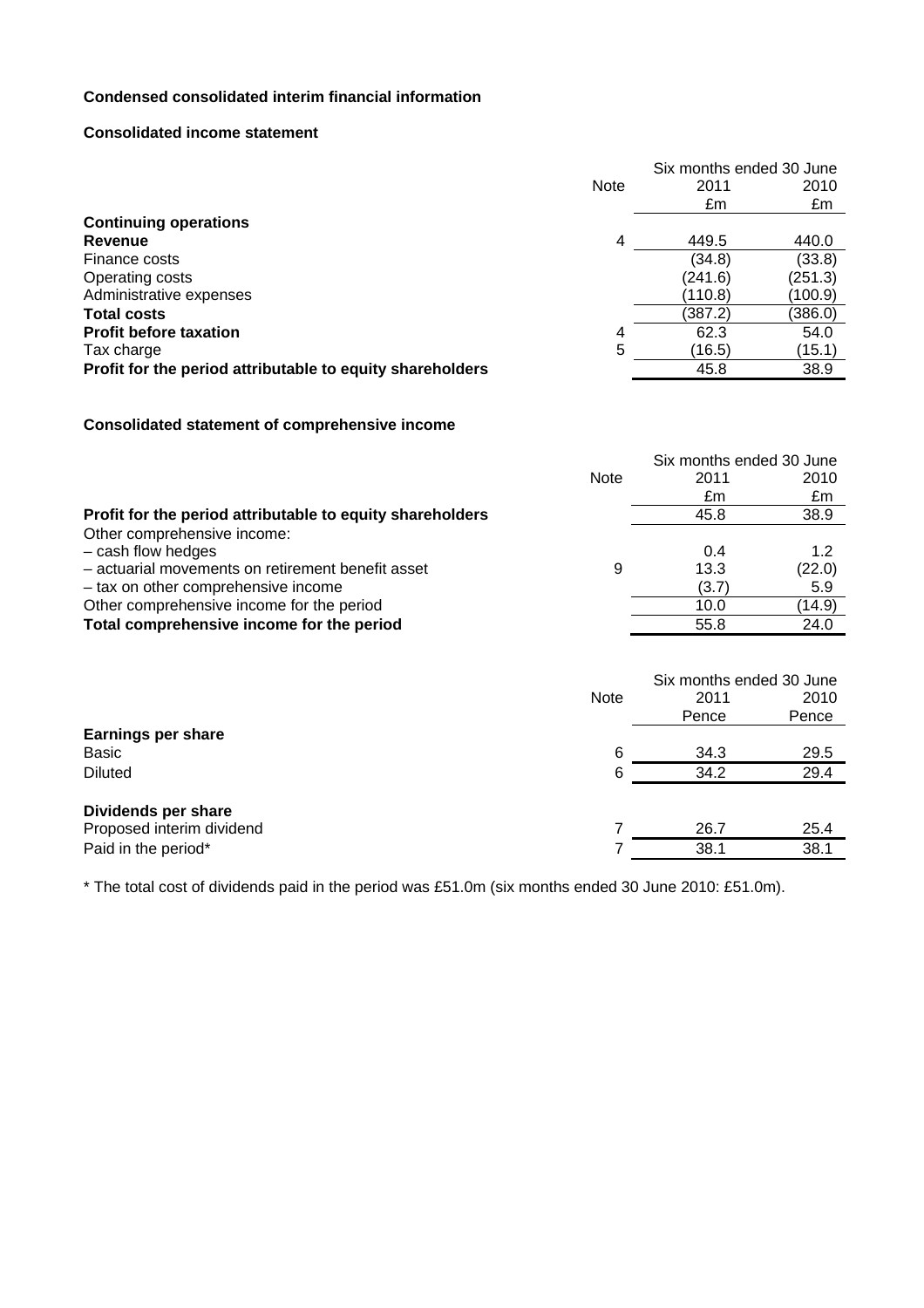# **Consolidated balance sheet**

|                                                                                                                                                                                                                                      | <b>Note</b> | 30 June<br>2011<br>£m                | 31 December<br>2010<br>£m             | 30 June<br>2010<br>£m                         |
|--------------------------------------------------------------------------------------------------------------------------------------------------------------------------------------------------------------------------------------|-------------|--------------------------------------|---------------------------------------|-----------------------------------------------|
| <b>ASSETS</b>                                                                                                                                                                                                                        |             |                                      |                                       |                                               |
| <b>Non-current assets</b>                                                                                                                                                                                                            |             |                                      |                                       |                                               |
| Goodwill                                                                                                                                                                                                                             |             | 2.1                                  | 2.1                                   | 2.1                                           |
| Other intangible assets                                                                                                                                                                                                              |             | 15.8                                 | 17.4                                  | 19.2                                          |
| Property, plant and equipment                                                                                                                                                                                                        |             | 28.2                                 | 29.9                                  | 27.4                                          |
| Financial assets:                                                                                                                                                                                                                    |             |                                      |                                       |                                               |
| - amounts receivable from customers                                                                                                                                                                                                  | 8           | 80.7                                 | 97.4                                  | 68.9                                          |
| - derivative financial instruments                                                                                                                                                                                                   |             | 11.0                                 | 12.4                                  | 21.1                                          |
| Retirement benefit asset                                                                                                                                                                                                             | 9           | 58.9                                 | 41.0                                  | 1.0                                           |
| Deferred tax assets                                                                                                                                                                                                                  |             | 196.7                                | 2.8<br>203.0                          | 7.7<br>147.4                                  |
| <b>Current assets</b>                                                                                                                                                                                                                |             |                                      |                                       |                                               |
| Financial assets:                                                                                                                                                                                                                    |             |                                      |                                       |                                               |
| - amounts receivable from customers                                                                                                                                                                                                  | 8           | 1,088.8                              | 1,121.9                               | 970.8                                         |
| - derivative financial instruments                                                                                                                                                                                                   |             | 2.8                                  | 3.5                                   | 0.4                                           |
| - cash and cash equivalents                                                                                                                                                                                                          |             | 34.8                                 | 29.0                                  | 27.0                                          |
| - trade and other receivables                                                                                                                                                                                                        |             | 23.1                                 | 23.6                                  | 22.0                                          |
|                                                                                                                                                                                                                                      |             | 1,149.5                              | 1,178.0                               | 1,020.2                                       |
| <b>Total assets</b>                                                                                                                                                                                                                  | 4           | 1,346.2                              | 1,381.0                               | 1,167.6                                       |
| <b>LIABILITIES</b><br><b>Current liabilities</b><br><b>Financial liabilities:</b><br>- bank and other borrowings<br>- derivative financial instruments<br>- trade and other payables<br><b>Current tax liabilities</b><br>Provisions |             | (167.2)<br>(6.4)<br>(38.8)<br>(42.0) | (147.7)<br>(13.4)<br>(46.0)<br>(44.4) | (145.7)<br>(5.8)<br>(40.1)<br>(30.9)<br>(0.2) |
|                                                                                                                                                                                                                                      |             | (254.4)                              | (251.5)                               | (222.7)                                       |
| <b>Non-current liabilities</b><br><b>Financial liabilities:</b>                                                                                                                                                                      |             |                                      |                                       |                                               |
| - bank and other borrowings                                                                                                                                                                                                          |             | (766.7)                              | (817.2)                               | (682.4)                                       |
| - derivative financial instruments                                                                                                                                                                                                   |             | (6.1)                                | (2.9)                                 | (18.2)                                        |
| Deferred tax liabilities                                                                                                                                                                                                             |             | (0.5)                                |                                       |                                               |
|                                                                                                                                                                                                                                      |             | (773.3)                              | (820.1)                               | (700.6)                                       |
| <b>Total liabilities</b><br><b>NET ASSETS</b>                                                                                                                                                                                        |             | (1,027.7)<br>318.5                   | (1,071.6)                             | (923.3)<br>244.3                              |
|                                                                                                                                                                                                                                      | 4           |                                      | 309.4                                 |                                               |
| <b>SHAREHOLDERS' EQUITY</b>                                                                                                                                                                                                          |             |                                      |                                       |                                               |
| Called-up share capital                                                                                                                                                                                                              |             | 28.4                                 | 28.1                                  | 28.1                                          |
| Share premium account                                                                                                                                                                                                                |             | 144.4                                | 144.0                                 | 142.5                                         |
| Other reserves                                                                                                                                                                                                                       |             | 4.6                                  | 0.9                                   | (9.5)                                         |
| Retained earnings<br><b>TOTAL EQUITY</b>                                                                                                                                                                                             |             | 141.1<br>318.5                       | 136.4<br>309.4                        | 83.2<br>244.3                                 |
|                                                                                                                                                                                                                                      |             |                                      |                                       |                                               |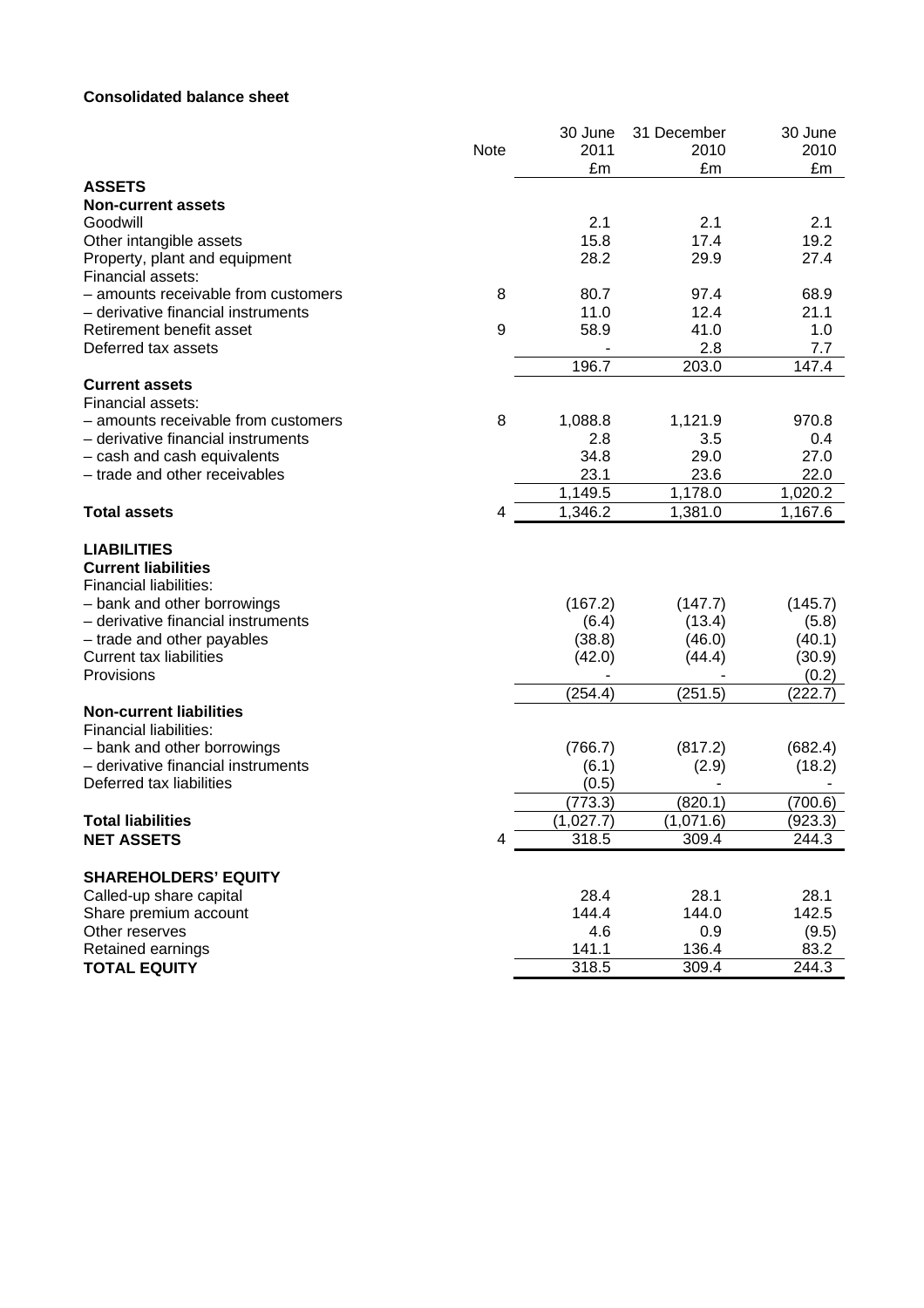# **Consolidated statement of changes in shareholders' equity**

|                                           | <b>Note</b>    | Called-up<br>share<br>capital | Share<br>premium<br>account<br>£m | Other<br>reserves<br>£m  | Retained<br>earnings | Total<br>£m |
|-------------------------------------------|----------------|-------------------------------|-----------------------------------|--------------------------|----------------------|-------------|
|                                           |                | £m                            |                                   |                          | £m                   |             |
| At 1 January 2010                         |                | 27.9                          | 142.4                             | (13.0)                   | 111.1                | 268.4       |
| Profit for the period                     |                | ÷                             | $\overline{\phantom{a}}$          | $\overline{\phantom{0}}$ | 38.9                 | 38.9        |
| Other comprehensive income:               |                |                               |                                   |                          |                      |             |
| - cash flow hedges                        |                |                               |                                   | 1.2                      |                      | 1.2         |
| - actuarial movements on retirement       |                |                               |                                   |                          |                      |             |
| benefit asset                             | 9              |                               |                                   |                          | (22.0)               | (22.0)      |
| - tax on other comprehensive income       |                |                               |                                   | (0.3)                    | 6.2                  | 5.9         |
| Other comprehensive income for the period |                | L,                            |                                   | 0.9                      | (15.8)               | (14.9)      |
| Total comprehensive income for the        |                |                               |                                   |                          |                      |             |
| period                                    |                |                               |                                   | 0.9                      | 23.1                 | 24.0        |
| Transactions with owners:                 |                |                               |                                   |                          |                      |             |
| - issue of share capital                  |                | 0.2                           | 0.1                               |                          |                      | 0.3         |
| - purchase of own shares                  |                |                               |                                   | (0.1)                    |                      | (0.1)       |
| - share-based payment charge              |                |                               |                                   | 2.7                      |                      | 2.7         |
| $-$ dividends                             | 7              |                               |                                   |                          | (51.0)               | (51.0)      |
| At 30 June 2010                           |                | 28.1                          | 142.5                             | (9.5)                    | 83.2                 | 244.3       |
| At 1 July 2010                            |                | 28.1                          | 142.5                             | (9.5)                    | 83.2                 | 244.3       |
| Profit for the period                     |                | ÷,                            |                                   |                          | 62.6                 | 62.6        |
| Other comprehensive income:               |                |                               |                                   |                          |                      |             |
| - cash flow hedges                        |                |                               |                                   | 6.4                      |                      | 6.4         |
| - actuarial movements on retirement       |                |                               |                                   |                          |                      |             |
| benefit asset                             |                |                               |                                   |                          | 36.9                 | 36.9        |
|                                           |                |                               |                                   |                          |                      |             |
| - tax on other comprehensive income       |                |                               |                                   | (1.8)                    | (10.4)               | (12.2)      |
| - impact of change in UK tax rate         |                |                               |                                   | (0.1)                    | 0.3                  | 0.2         |
| Other comprehensive income for the period |                | $\overline{a}$                | $\overline{\phantom{a}}$          | 4.5                      | 26.8                 | 31.3        |
| Total comprehensive income for the        |                |                               |                                   |                          |                      |             |
| period                                    |                | ٠                             |                                   | 4.5                      | 89.4                 | 93.9        |
| Transactions with owners:                 |                |                               |                                   |                          |                      |             |
| - issue of share capital                  |                |                               | 1.5                               |                          |                      | 1.5         |
| - purchase of own shares                  |                |                               |                                   | (0.1)                    |                      | (0.1)       |
| - disposal of own shares on vesting of    |                |                               |                                   |                          |                      |             |
| share options/awards                      |                |                               |                                   | 6.5                      | (6.5)                |             |
| - share-based payment charge              |                |                               |                                   | 3.7                      |                      | 3.7         |
| - transfer of share-based payment reserve |                |                               |                                   | (4.2)                    | 4.2                  |             |
| - dividends                               |                |                               |                                   |                          | (33.9)               | (33.9)      |
| At 31 December 2010                       |                | 28.1                          | 144.0                             | 0.9                      | 136.4                | 309.4       |
| At 1 January 2011                         |                | 28.1                          | 144.0                             | 0.9                      | 136.4                | 309.4       |
| Profit for the period                     |                |                               |                                   |                          | 45.8                 | 45.8        |
| Other comprehensive income:               |                |                               |                                   |                          |                      |             |
| - cash flow hedges                        |                |                               |                                   | 0.4                      |                      | 0.4         |
| - actuarial movements on retirement       |                |                               |                                   |                          |                      |             |
| benefit asset                             | $\mathsf g$    |                               |                                   |                          | 13.3                 | 13.3        |
| - tax on other comprehensive income       |                |                               |                                   | (0.2)                    | (3.5)                | (3.7)       |
| Other comprehensive income for the period |                | ÷,                            | ä,                                | 0.2                      | 9.8                  | 10.0        |
| Total comprehensive income for the        |                |                               |                                   |                          |                      |             |
|                                           |                |                               |                                   |                          |                      |             |
| period                                    |                |                               |                                   | 0.2                      | 55.6                 | 55.8        |
| Transactions with owners:                 |                |                               |                                   |                          |                      |             |
| - issue of share capital                  |                | 0.3                           | 0.4                               |                          |                      | 0.7         |
| - purchase of own shares                  |                |                               |                                   | (0.2)                    |                      | (0.2)       |
| - disposal of own shares on vesting of    |                |                               |                                   |                          |                      |             |
| share options/awards                      |                |                               |                                   | 6.2                      | (6.2)                |             |
| - share-based payment charge              |                |                               |                                   | 3.8                      |                      | 3.8         |
| - transfer of share-based payment reserve |                |                               |                                   | (6.3)                    | 6.3                  |             |
| - dividends                               | $\overline{7}$ |                               |                                   | $\overline{\phantom{a}}$ | (51.0)               | (51.0)      |
| At 30 June 2011                           |                | 28.4                          | 144.4                             | 4.6                      | 141.1                | 318.5       |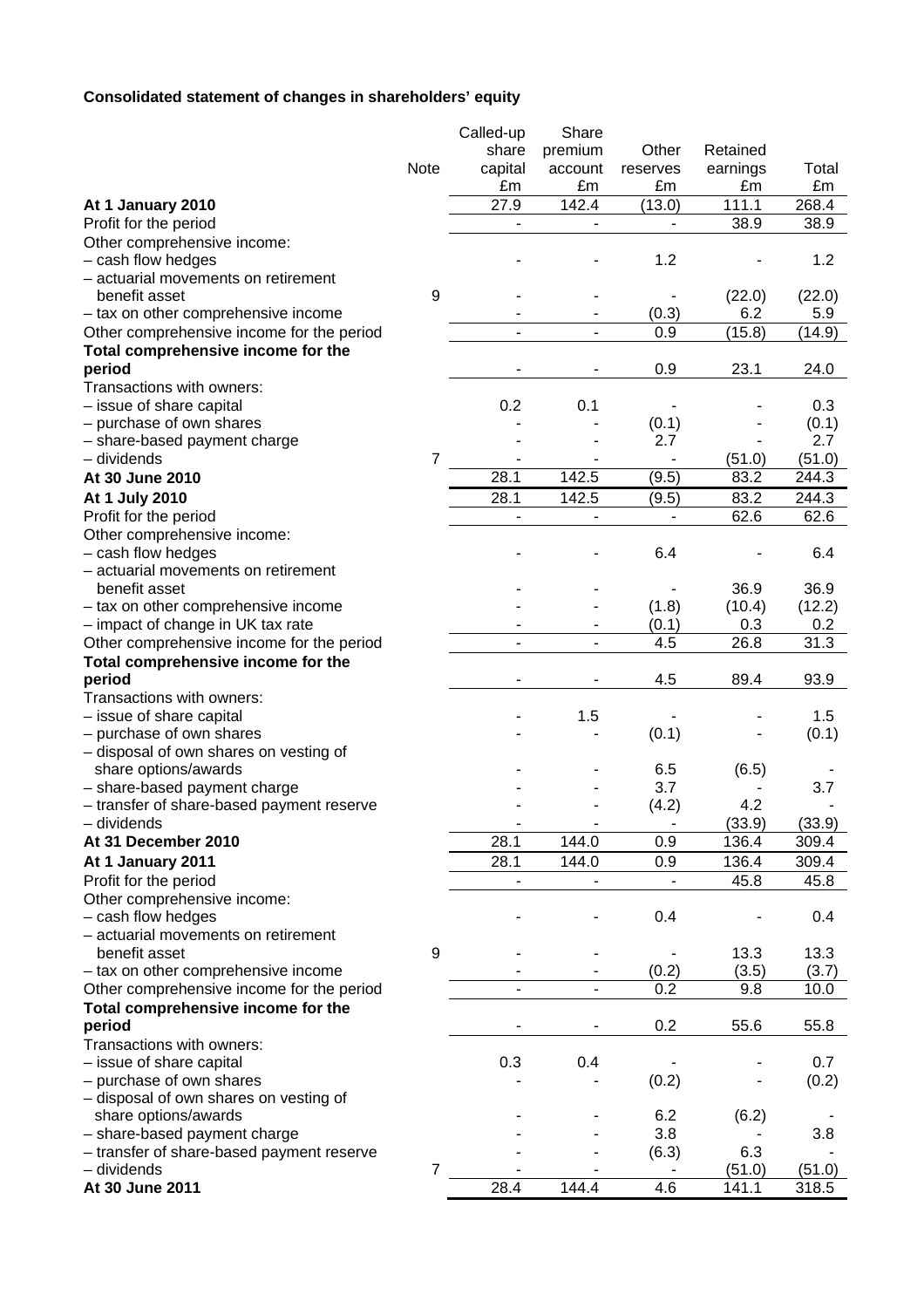# **Consolidated statement of cash flows**

|                                                                  |                | Six months ended 30 June |         |
|------------------------------------------------------------------|----------------|--------------------------|---------|
|                                                                  | Note           | 2011                     | 2010    |
|                                                                  |                | £m                       | £m      |
| <b>Cash flows from operations</b>                                |                |                          |         |
| Cash generated from operations                                   | 10             | 147.4                    | 191.3   |
| Finance costs paid                                               |                | (39.1)                   | (34.2)  |
| Tax paid                                                         |                | (19.3)                   | (17.5)  |
| Net cash generated from operating activities                     |                | 89.0                     | 139.6   |
| Cash flows from investing activities                             |                |                          |         |
| Purchases of intangible assets                                   |                | (2.2)                    | (2.6)   |
| Purchases of property, plant and equipment                       |                | (3.3)                    | (5.7)   |
| Proceeds from disposal of property, plant and equipment          |                | 1.2                      | 0.9     |
| Net cash used in investing activities                            |                | (4.3)                    | (7.4)   |
|                                                                  |                |                          |         |
| <b>Cash flows from financing activities</b>                      |                |                          |         |
| Proceeds from borrowings                                         |                | 192.1                    | 15.4    |
| Repayment of borrowings                                          |                | (222.8)                  | (97.9)  |
| Dividends paid to company shareholders                           | $\overline{7}$ | (51.0)                   | (51.0)  |
| Proceeds from issue of share capital                             |                | 0.7                      | 0.3     |
| Purchase of own shares                                           |                | (0.2)                    | (0.1)   |
| Net cash used in financing activities                            |                | (81.2)                   | (133.3) |
| Net increase/(decrease) in cash, cash equivalents and overdrafts |                | 3.5                      | (1.1)   |
| Cash, cash equivalents and overdrafts at beginning of period     |                | 18.4                     | 14.5    |
| Cash, cash equivalents and overdrafts at end of period           |                | 21.9                     | 13.4    |
|                                                                  |                |                          |         |
| Cash, cash equivalents and overdrafts at end of period comprise: |                |                          |         |
| Cash at bank and in hand                                         |                | 34.8                     | 27.0    |
| Overdrafts (held in bank and other borrowings)                   |                | (12.9)                   | (13.6)  |
| Total cash, cash equivalents and overdrafts                      |                | 21.9                     | 13.4    |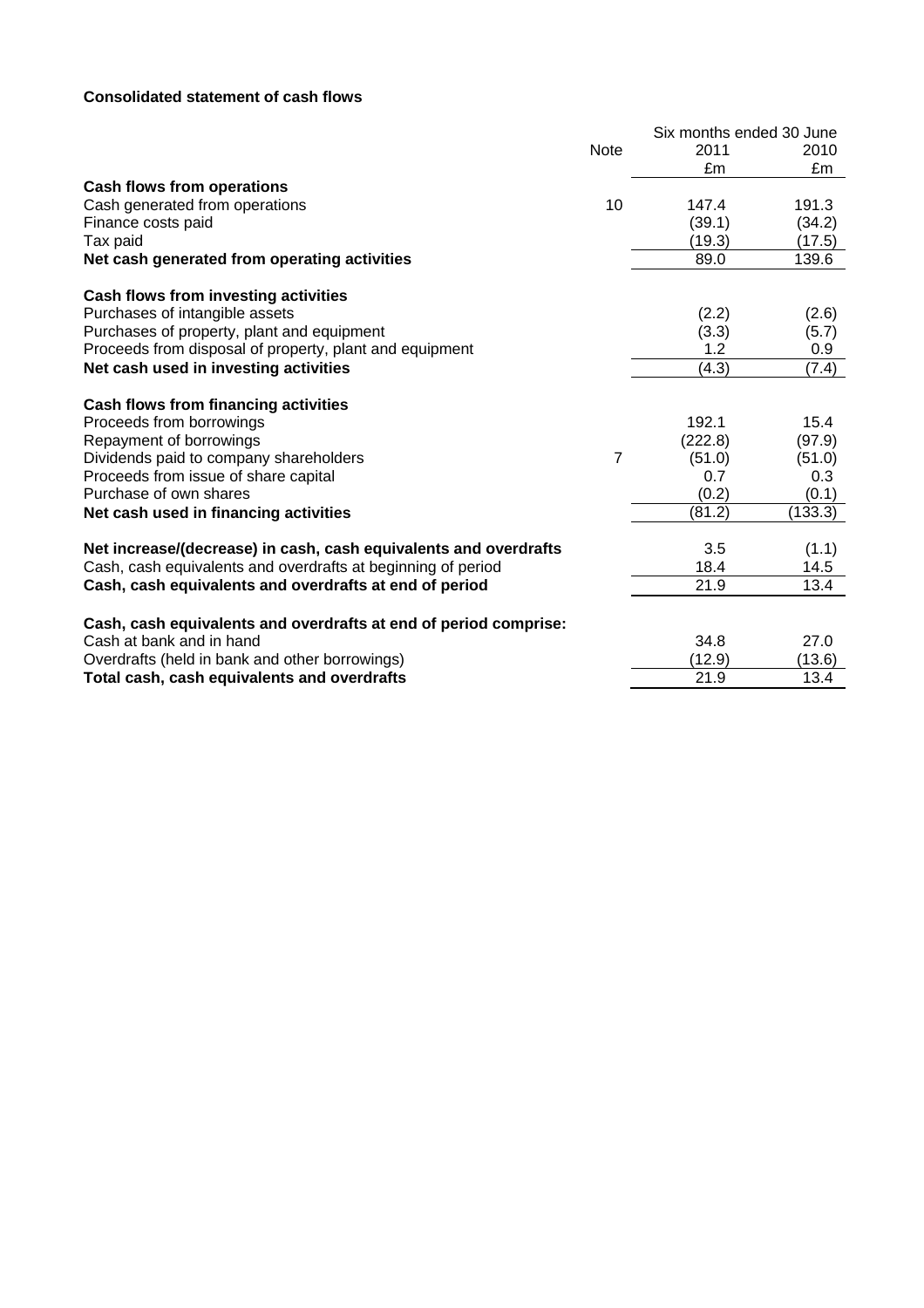# **Notes to the condensed consolidated interim financial information**

## **1**. **General information**

The company is a limited liability company incorporated and domiciled in the UK. The address of its registered office is No. 1 Godwin Street, Bradford, BD1 2SU.

The company is listed on the London Stock Exchange.

The condensed consolidated interim financial information does not constitute the statutory financial statements of the group within the meaning of section 434 of the Companies Act 2006. The statutory financial statements for the year ended 31 December 2010 were approved by the board of directors on 1 March 2011 and have been delivered to the Registrar of Companies. The report of the auditors on those financial statements was unqualified, did not draw attention to any matters by way of emphasis and did not contain any statement under section 498 of the Companies Act 2006.

The condensed consolidated interim financial information for the six months ended 30 June 2011 has been reviewed, not audited, and was approved for issue by the board of directors on 27 July 2011.

# **2. Basis of preparation**

The condensed consolidated interim financial information for the six months ended 30 June 2011 has been prepared in accordance with IAS 34 'Interim Financial Reporting' as adopted by the European Union. The condensed consolidated interim financial information should be read in conjunction with the statutory financial statements for the year ended 31 December 2010 which have been prepared in accordance with International Financial Reporting Standards (IFRS) as adopted by the European Union.

The directors have reviewed the group's budgets, plans and cashflow forecasts for 2011 and for 2012 together with outline projections for the three subsequent years. Based on this review, they have a reasonable expectation that the group has adequate resources to continue to operate for the foreseeable future. For this reason, the directors continue to adopt the going concern basis in preparing the condensed consolidated interim financial information.

# **3. Accounting policies**

Except as described below, the accounting policies applied in preparing the condensed consolidated interim financial information are consistent with those used in preparing the statutory financial statements for the year ended 31 December 2010.

Taxes on profits in interim periods are accrued using the tax rate that will be applicable to expected total annual profits.

The following new standards, interpretations and amendments to standards are mandatory for the first time for the financial year beginning on or after 1 January 2011 but do not have a material impact or are not relevant to the group:

- Amendments to IAS 32, 'Financial instruments: Presentation on classification of rights issues', was issued in October 2009 and is effective for accounting periods beginning on or after 1 February 2010;
- Amendment to IFRS 1, 'First time adoption on financial instrument disclosures' was issued in January 2010 and is effective for accounting periods beginning on or after 1 July 2010;
- Amendment to IFRIC 14, 'Pre-payments of a Minimum Funding Requirement' was issued in November 2009 and is effective for accounting periods beginning on or after 1 January 2011;
- Improvements to International Financial Reporting Standards 2010 were issued in May 2010. The effective dates vary standard by standard but most are effective from 1 January 2011;
- IAS 24 (revised) 'Related party disclosures', was issued in November 2009 and is effective for accounting periods beginning on or after 1 January 2011; and
- IFRIC 19, 'Extinguishing financial liabilities with equity instruments' is effective for accounting periods beginning on or after 1 July 2010.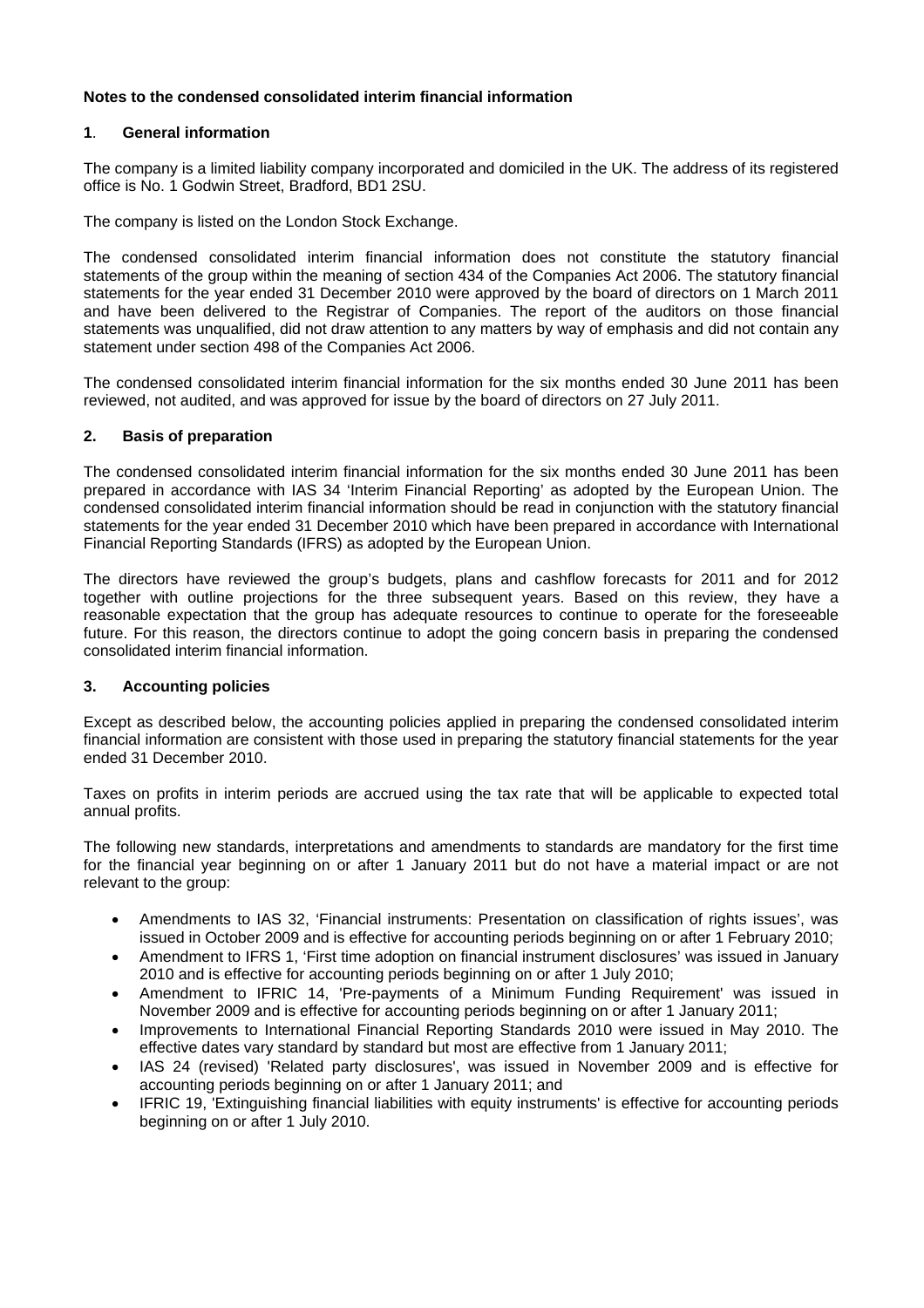## **4. Segment information**

IFRS 8 requires segment reporting to be based on the internal financial information reported to the chief operating decision maker. The group's chief operating decision maker is deemed to be the Executive Committee comprising Peter Crook (Chief Executive), Andrew Fisher (Finance Director) and Chris Gillespie (Managing Director, Consumer Credit Division) whose primary responsibility it is to manage the group's dayto-day operations and analyse trading performance. The group's segments comprise the Consumer Credit Division, Vanquis Bank and Central which are those segments reported in the group's management accounts used by the Executive Committee as the primary means for analysing trading performance. The Executive Committee assesses profit performance using profit before tax measured on a basis consistent with the disclosure in the group financial statements.

|                          |                          |       | Profit/(loss) before                 |       |
|--------------------------|--------------------------|-------|--------------------------------------|-------|
|                          | Revenue                  |       | taxation<br>Six months ended 30 June |       |
|                          | Six months ended 30 June |       |                                      |       |
|                          | 2011                     | 2010  | 2011                                 | 2010  |
|                          | £m                       | £m    | £m                                   | £m    |
|                          |                          |       |                                      |       |
| Consumer Credit Division | 350.2                    | 365.3 | 50.2                                 | 49.3  |
| Vanquis Bank             | 99.3                     | 74.7  | 17.6                                 | 9.1   |
|                          | 449.5                    | 440.0 | 67.8                                 | 58.4  |
| Central                  |                          |       |                                      |       |
| – costs                  | ۰                        |       | (4.9)                                | (4.1) |
| - interest payable       | ۰                        |       | (0.6)                                | (0.3) |
| Total central            |                          |       | (5.5)                                | (4.4) |
| Total group              | 449.5                    | 440.0 | 62.3                                 | 54.0  |

The Consumer Credit Division's profit of £50.2m for the six months ended 30 June 2011 (2010: £49.3m) comprises a profit of £50.2m in respect of the Home Credit business (2010: £51.1m) and a loss of £nil in respect of Real Personal Finance (2010: loss of £1.8m). In order to align the weekly Home Credit business with the group's financial year, Home Credit's 2010 financial year comprised 53 weeks with the first half of the year comprising a 27-week period. Home Credit's 2011 financial year comprises 52 weeks with the first half of the year comprising a 26-week period.

All of the above activities relate to continuing operations as defined in IFRS 5 'Non-current assets held for sale and discontinued operations'.

Revenue between business segments is not significant. All of the group's operations operate in the UK and Republic of Ireland.

|                                         |         | Segment assets |         |         | Net assets/(liabilities) |         |
|-----------------------------------------|---------|----------------|---------|---------|--------------------------|---------|
|                                         | 30 June | 31 December    | 30 June | 30 June | 31 December              | 30 June |
|                                         | 2011    | 2010           | 2010    | 2011    | 2010                     | 2010    |
|                                         | £m      | £m             | £m      | £m      | £m                       | £m      |
|                                         |         |                |         |         |                          |         |
| <b>Consumer Credit Division</b>         | 882.2   | 963.9          | 835.2   | 235.0   | 247.3                    | 193.0   |
| Vanquis Bank                            | 404.9   | 369.4          | 295.3   | 85.1    | 70.5                     | 58.9    |
| Central                                 | 265.6   | 219.3          | 217.5   | (1.6)   | (8.4)                    | (7.6)   |
| Total before intra-group<br>elimination | 1,552.7 | 1,552.6        | 1,348.0 | 318.5   | 309.4                    | 244.3   |
| Intra-group elimination                 | (206.5) | (171.6)        | (180.4) | ۰       | -                        |         |
| <b>Total group</b>                      | 1,346.2 | 1,381.0        | 1,167.6 | 318.5   | 309.4                    | 244.3   |

Segment net assets are based on the statutory accounts of the companies forming the group's business segments adjusted to assume repayment of intra-group balances and rebasing of the borrowings of the Consumer Credit Division to reflect a borrowings to receivables ratio of 80%. The impact of this is an increase in the notional allocation of group borrowings to the Consumer Credit Division of £206.5m (31 December 2010: £171.6m, 30 June 2010: £180.4m) and an increase in the notional cash allocated to central activities of the same amount. The intra-group elimination adjustment removes this notional allocation to state borrowings and cash on a consolidated group basis.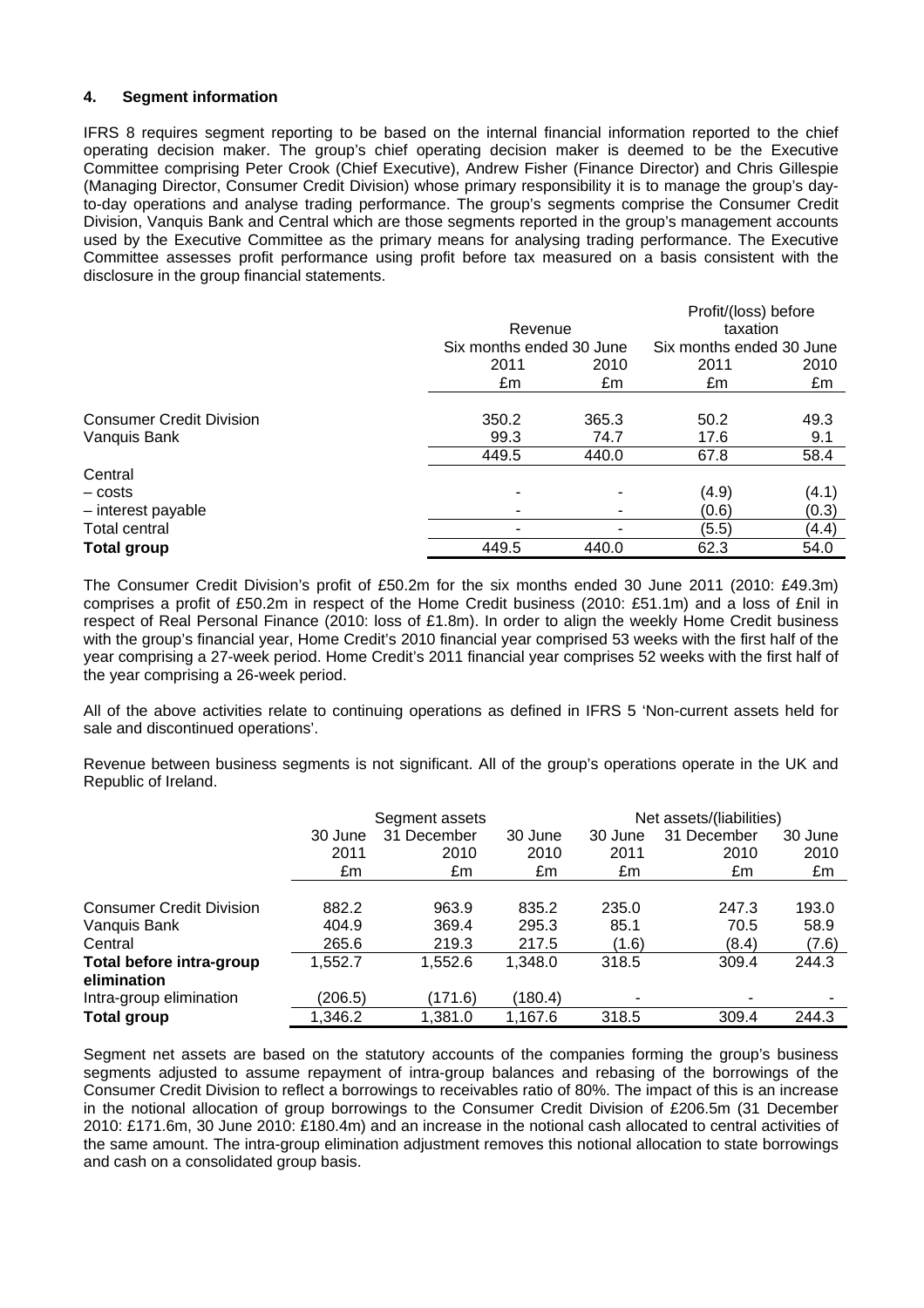# **5. Tax charge**

The tax charge for the period has been calculated by applying the directors' best estimate of the effective tax rate for the financial year of 26.5% (2010: 28.0%), to the profit before tax for the period. The reduction in tax rate reflects the change in UK corporation tax rate which was effective from 1 April 2011.

# **6. Earnings per share**

Basic earnings per share is calculated by dividing the earnings attributable to ordinary shareholders by the weighted average number of ordinary shares outstanding during the period, excluding own shares held, which are treated, for this purpose, as being cancelled.

For diluted earnings per share, the weighted average number of ordinary shares in issue is adjusted to assume conversion of all dilutive potential ordinary shares. For share options and awards, a calculation is performed to determine the number of shares that could have been acquired at fair value (determined as the average market share price of the company's shares during the period) based on the monetary value of the subscription rights attached to outstanding share options and awards. The number of shares calculated as above is compared with the number of shares that would have been issued assuming the exercise of the share options and awards.

Reconciliations of basic and diluted earnings per share are set out below:

|                                  | Six months ended 30 June |           |           |          |           |           |
|----------------------------------|--------------------------|-----------|-----------|----------|-----------|-----------|
|                                  |                          | 2011      |           |          | 2010      |           |
|                                  |                          | Weighted  |           |          | Weighted  |           |
|                                  |                          | average   |           |          | average   |           |
|                                  |                          | number of | Per share |          | number of | Per share |
|                                  | Earnings                 | shares    | amount    | Earnings | shares    | amount    |
|                                  | £m                       | m         | Pence     | £m       | m         | Pence     |
| <b>Earnings per share</b>        |                          |           |           |          |           |           |
| Shares in issue during the       |                          |           |           |          |           |           |
| period                           |                          | 136.5     |           |          | 134.8     |           |
| Own shares held                  |                          | (3.1)     |           |          | (2.8)     |           |
| Basic earnings per share         | 45.8                     | 133.4     | 34.3      | 38.9     | 132.0     | 29.5      |
| Dilutive effect of share options |                          |           |           |          |           |           |
| and awards                       |                          | 0.4       | (0.1)     |          | 0.3       | (0.1)     |
| Diluted earnings per share       | 45.8                     | 133.8     | 34.2      | 38.9     | 132.3     | 29.4      |

## **7. Dividends**

|                |                   | Six months ended 30 June |      |
|----------------|-------------------|--------------------------|------|
|                |                   | 2011                     | 2010 |
|                |                   | £m                       | £m   |
| 2009 final     | - 38.1p per share | $\overline{\phantom{a}}$ | 51.0 |
| 2010 final     | - 38.1p per share | 51.0                     | ۰    |
| Dividends paid |                   | 51.0                     | 51.0 |

The directors have declared an interim dividend in respect of the six months ended 30 June 2011 of 26.7p per share (2010: 25.4p) which will amount to a dividend payment of £35.8m (2010: £33.9m). This dividend is not reflected in the balance sheet as it will be paid after the balance sheet date.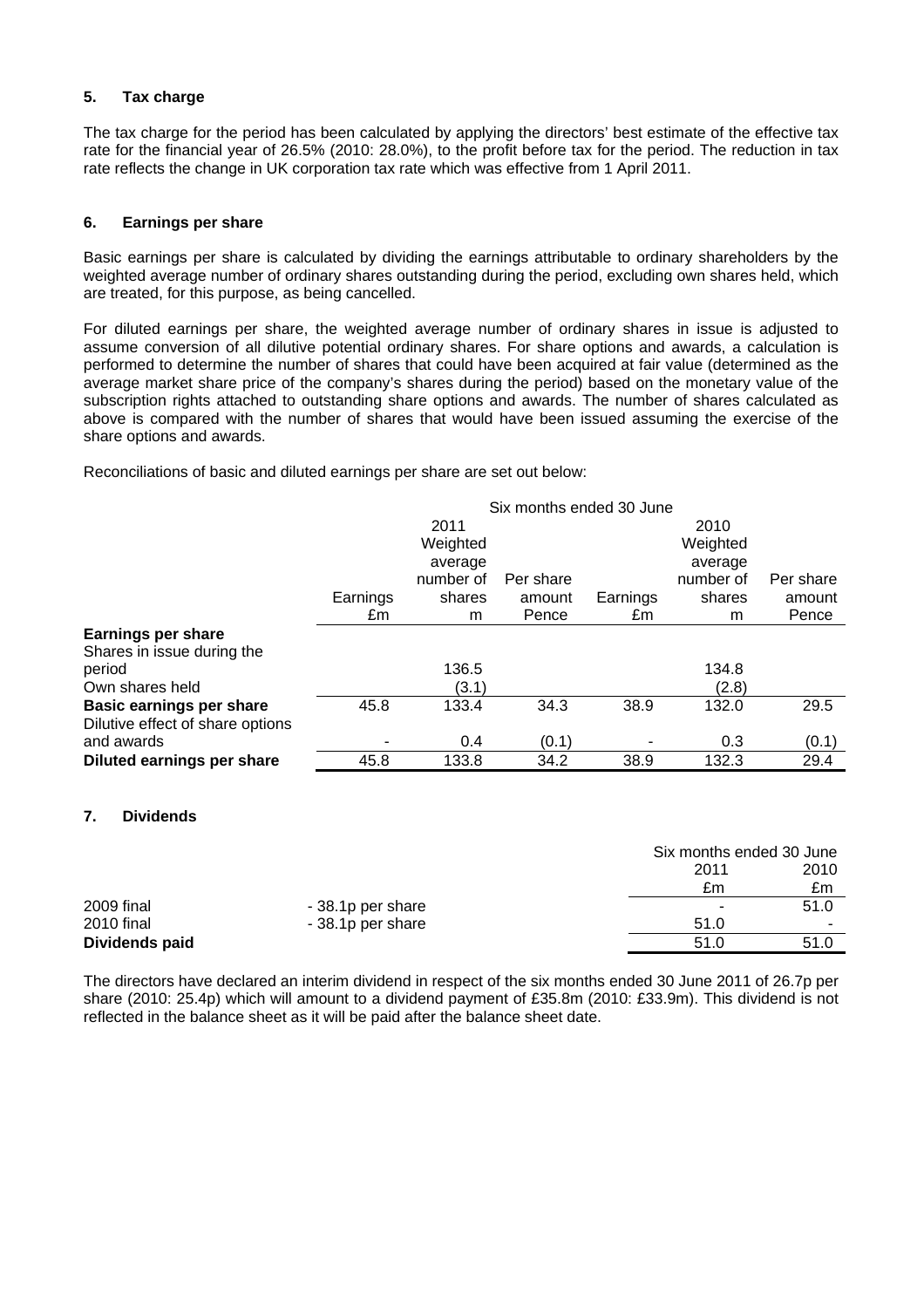# **8. Amounts receivable from customers**

|                                 | 30 June | 31 December | 30 June |
|---------------------------------|---------|-------------|---------|
|                                 | 2011    | 2010        | 2010    |
|                                 | £m      | £m          | £m      |
|                                 |         |             |         |
| <b>Consumer Credit Division</b> | 789.4   | 874.3       | 758.5   |
| Vanquis Bank                    | 380.1   | 345.0       | 281.2   |
| <b>Total group</b>              | 1,169.5 | 1,219.3     | 1,039.7 |
| Analysed as:                    |         |             |         |
| - due within one year           | 1,088.8 | 1,121.9     | 970.8   |
| - due in more than one year     | 80.7    | 97.4        | 68.9    |
| <b>Total group</b>              | 1,169.5 | 1,219.3     | 1,039.7 |

The impairment charge in respect of amounts receivable from customers reflected within operating costs can be analysed as follows:

|                                 |       | Six months ended 30 June |  |
|---------------------------------|-------|--------------------------|--|
|                                 | 2011  | 2010                     |  |
|                                 | £m    | £m                       |  |
| <b>Consumer Credit Division</b> | 130.1 | 148.1                    |  |
| Vanquis Bank                    | 38.9  | 33.3                     |  |
| <b>Total group</b>              | 169.0 | 181.4                    |  |

Impairment in Vanquis Bank is deducted from the carrying value of amounts receivable from customers by the use of an allowance account. The Vanquis Bank allowance account as at 30 June 2011 amounted to £56.3m (31 December 2010: £45.9m, 30 June 2010: £43.5m). Within the Consumer Credit Division, impairments are deducted directly from amounts receivable from customers without the use of an allowance account.

# **9. Retirement benefit asset**

The group operates a defined benefit scheme; the Provident Financial Staff Pension Scheme. The scheme has been closed to new members since 1 January 2003. The scheme covers 61% of employees with company-provided pension arrangements and is of the funded, defined benefit type providing retirement benefits based on final salary. Following a full group review of pension scheme arrangements, from 1 April 2006 members were provided with a choice of paying higher member contributions to continue accruing benefits based on final salary or paying a lower member contribution and accruing benefits based on a percentage of salary which would be revalued each year.

The most recent actuarial valuations of scheme assets and the present value of the defined benefit obligation were carried out as at 1 June 2009 by a qualified independent actuary. The valuation used for the purposes of IAS 19 'Employee benefits' has been based on the results of this valuation which has been updated by the actuary to take account of the requirements of IAS 19 in order to assess the liabilities of the scheme at the balance sheet date. Scheme assets are stated at fair value at the balance sheet date.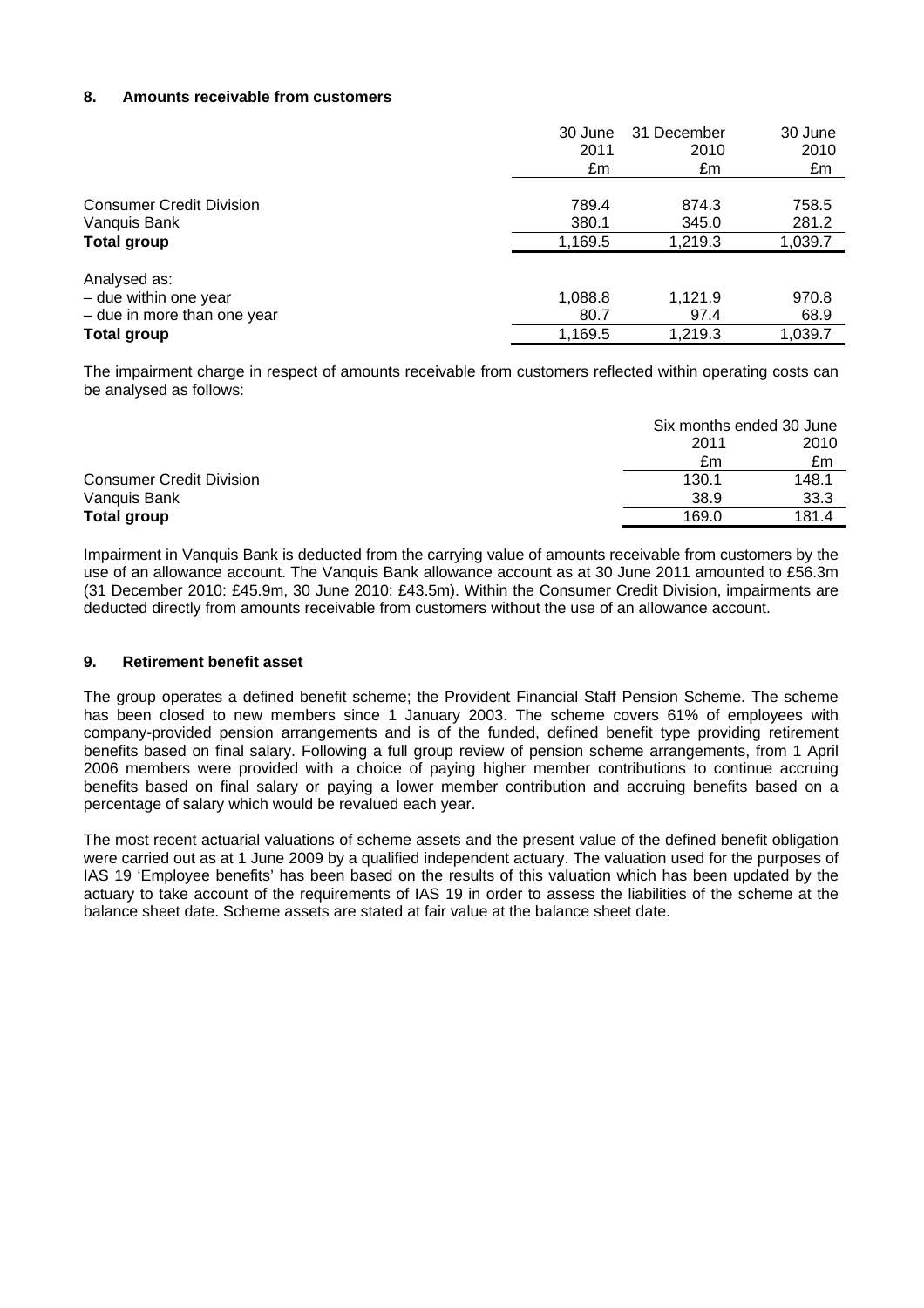# **9. Retirement benefit asset (continued)**

The net retirement benefit asset recognised in the balance sheet of the group is as follows:

|                                                        | 30 June | 31 December | 30 June     |
|--------------------------------------------------------|---------|-------------|-------------|
|                                                        | 2011    | 2010        | 2010        |
|                                                        | £m      | £m          | £m          |
| Fair value of scheme assets                            | 528.9   | 514.1       | 468.3       |
| Present value of funded defined benefit obligations    | (470.0) | (473.1)     | (467.3)     |
| Net retirement benefit asset recognised in the balance |         |             |             |
| sheet                                                  | 58.9    | 41.0        | 1. $\Omega$ |

The amounts recognised in the income statement are as follows:

|                                               |        | Six months ended 30 June |
|-----------------------------------------------|--------|--------------------------|
|                                               | 2011   | 2010                     |
|                                               | £m     | £m                       |
| Current service cost                          | (3.5)  | (3.9)                    |
| Interest cost                                 | (12.7) | (12.4)                   |
| Expected return on scheme assets              | 16.0   | 14.6                     |
| Net charge recognised in the income statement | (0.2)  |                          |

The net charge recognised in the income statement has been included within administrative costs.

Movements in the fair value of scheme assets were as follows:

| Six months ended 30 June |        |
|--------------------------|--------|
| 2011                     | 2010   |
| £m                       | £m     |
| 514.1                    | 464.6  |
| 16.0                     | 14.6   |
| (0.4)                    | (10.0) |
| 4.8                      | 4.8    |
|                          | 0.1    |
| (5.6)                    | (5.8)  |
| 528.9                    | 468.3  |
|                          |        |

Movements in the present value of the defined benefit obligation were as follows:

|                                           | Six months ended 30 June |         |
|-------------------------------------------|--------------------------|---------|
|                                           | 2011                     | 2010    |
|                                           | £m                       | £m      |
| Defined benefit obligation at 1 January   | (473.1)                  | (444.7) |
| Current service cost                      | (3.5)                    | (3.9)   |
| Interest cost                             | (12.7)                   | (12.4)  |
| Contributions paid by scheme participants |                          | (0.1)   |
| Actuarial movements on scheme liabilities | 13.7                     | (12.0)  |
| Net benefits paid out                     | 5.6                      | 5.8     |
| Defined benefit obligation at 30 June     | (470.0)                  | (467.3) |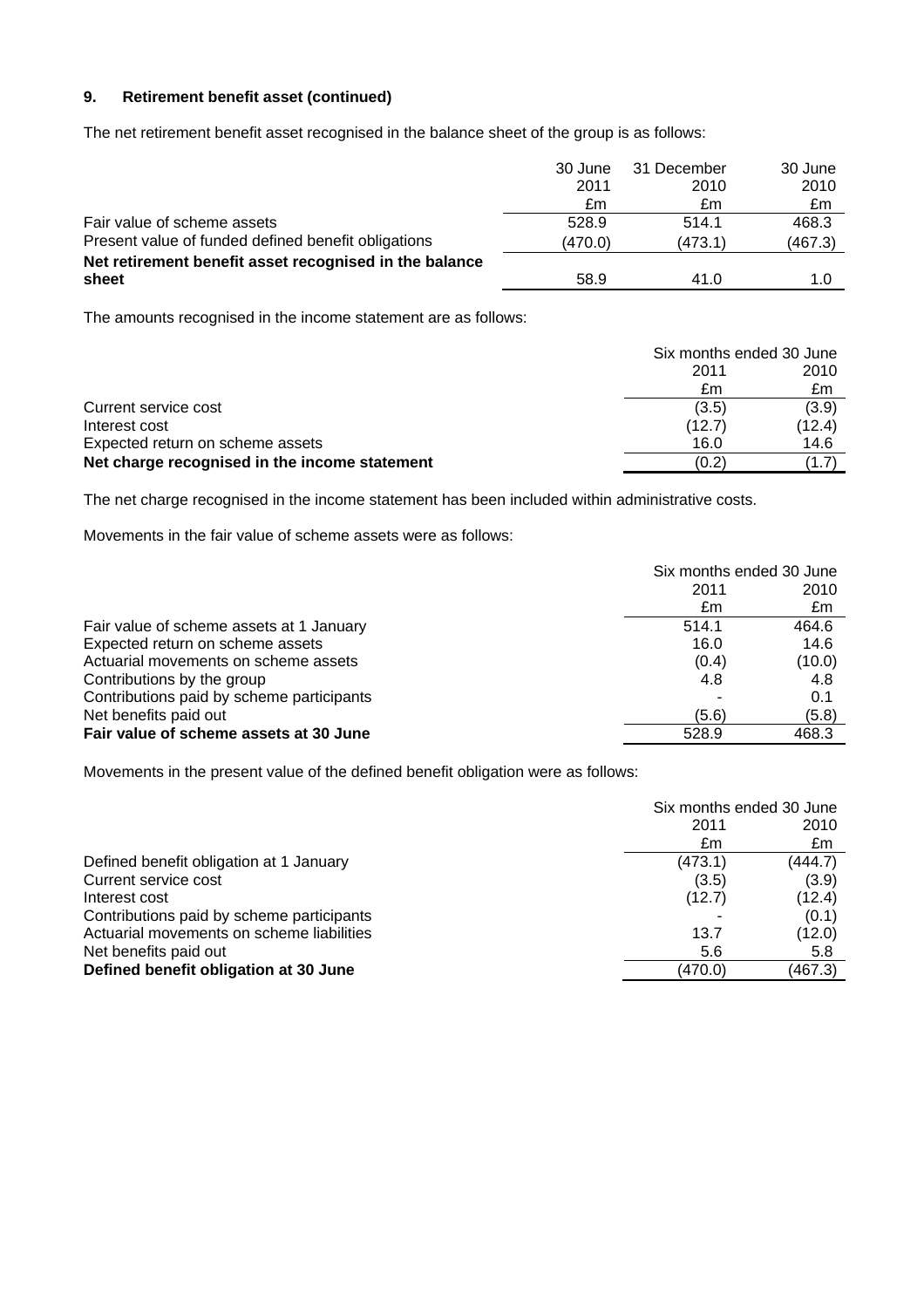# **9. Retirement benefit asset (continued)**

The principal actuarial assumptions used at the balance sheet date were as follows:

|                                                 | 30 June | 31 December | 30 June |
|-------------------------------------------------|---------|-------------|---------|
|                                                 | 2011    | 2010        | 2010    |
|                                                 | %       | %           | %       |
| Price inflation                                 | 3.60    | 3.50        | 3.30    |
| Rate of increase in pensionable salaries        | 4.60    | 4.50        | 4.30    |
| Rate of increase to pensions in payment         | 3.60    | 3.50        | 3.30    |
| Inflationary increases to pensions in deferment | 2.35    | 2.80        | 3.30    |
| Discount rate                                   | 5.50    | 5.40        | 5.30    |

The mortality assumptions used in the valuation of the group's defined benefit pension scheme are based on the mortality experience of self-administered pension schemes and allow for future improvements in life expectancy.

The group uses the S1PA standard tables as the basis for projecting mortality adjusted for the following factors:

- A 5% upward adjustment to mortality rates for males and a 15% upward adjustment for females is made in order to reflect lower life expectancies within the scheme compared to average pension schemes; and
- The projections are combined with the medium cohort improvement factors in order to predict future improvements in life expectancy, subject to an annual minimum rate of improvement of 1%.

In more simple terms, members who retire in the future at age 65 will live on average for a further 23 years if they are male (31 December 2010: 23 years, 30 June 2010: 23 years) and for a further 25 years if they are female (31 December 2010: 25 years, 30 June 2010: 25 years). If assumed life expectancies had been one year greater for the scheme, the net retirement benefit asset would have reduced by approximately £19m (31 December 2010: £16m, 30 June 2010: £14m).

An analysis of amounts recognised in the statement of comprehensive income is set out below:

|                                                                  |       | Six months ended 30 June |
|------------------------------------------------------------------|-------|--------------------------|
|                                                                  | 2011  | 2010                     |
|                                                                  | £m    | £m                       |
| Actuarial movements on scheme assets                             | (0.4) | (10.0)                   |
| Actuarial movements on scheme liabilities                        | 13.7  | (12.0)                   |
| Actuarial movements recognised in the statement of comprehensive |       |                          |
| income in the period                                             | 13.3  | (22.0)                   |
|                                                                  |       |                          |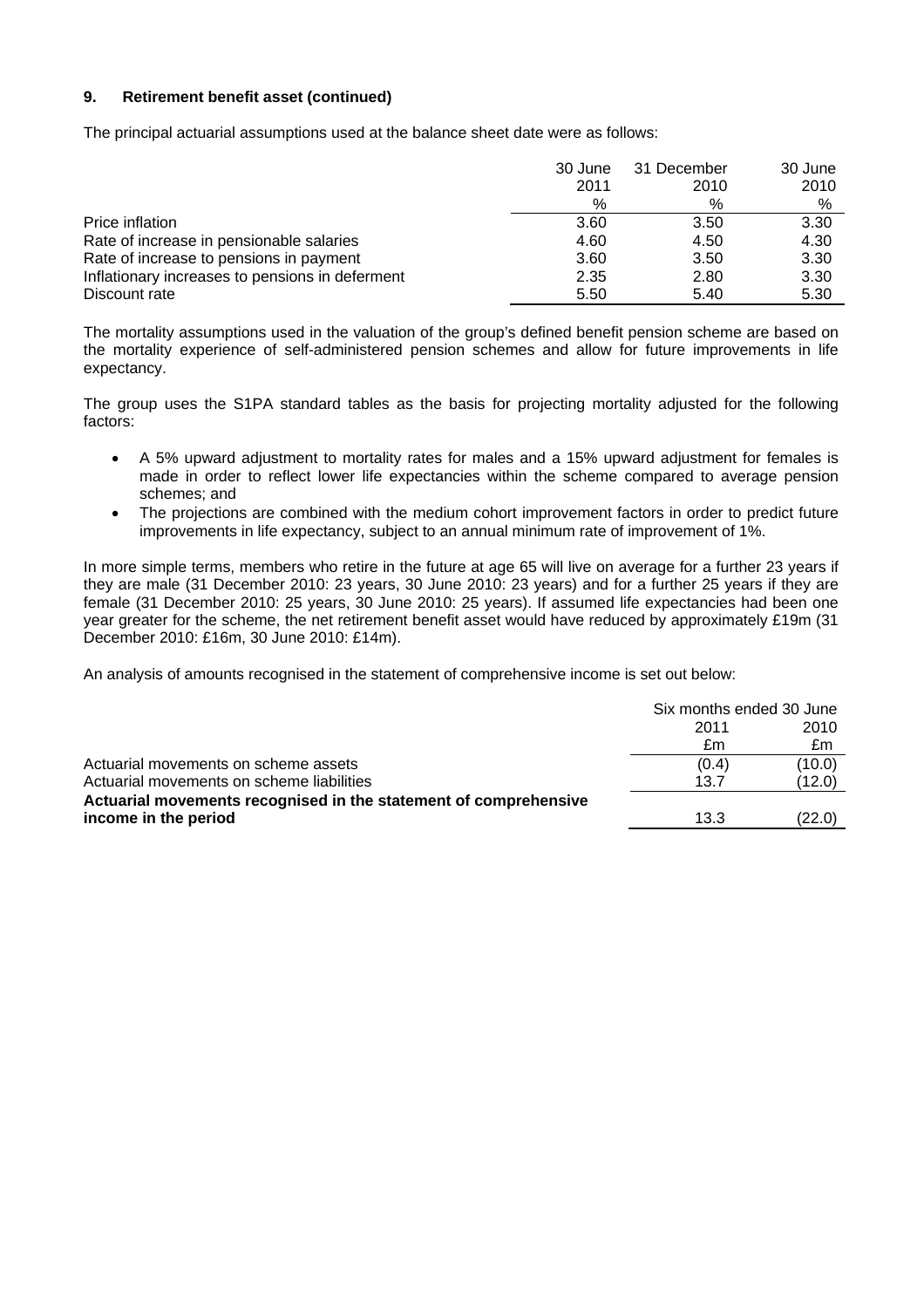# **10. Reconciliation of profit after taxation to cash generated from operations**

|                                                 | Six months ended 30 June |       |
|-------------------------------------------------|--------------------------|-------|
|                                                 | 2011                     | 2010  |
|                                                 | £m                       | £m    |
| <b>Profit after taxation</b>                    | 45.8                     | 38.9  |
| Adjusted for:                                   |                          |       |
| $-$ tax charge                                  | 16.5                     | 15.1  |
| - finance costs                                 | 34.8                     | 33.8  |
| - share-based payment charge                    | 3.8                      | 2.7   |
| $-$ retirement benefit charge (note 9)          | 0.2                      | 1.7   |
| - amortisation of intangible assets             | 3.8                      | 2.9   |
| - depreciation of property, plant and equipment | 3.8                      | 3.7   |
| Changes in operating assets and liabilities:    |                          |       |
| - amounts receivable from customers             | 49.8                     | 99.6  |
| - trade and other receivables                   | (0.2)                    | 5.3   |
| - trade and other payables                      | (5.9)                    | (6.8) |
| - retirement benefit asset                      | (4.8)                    | (4.8) |
| - derivative financial instruments              | (0.2)                    | (0.2) |
| - provisions                                    |                          | (0.6) |
| Cash generated from operations                  | 147.4                    | 191.3 |

# **11. Seasonality**

The group's peak period of lending to customers is in the lead-up to the Easter holidays in the first half of each financial year and then more significantly in the lead-up to Christmas in the second half of the financial year. Typically, approximately 60% of Home Credit loans issued by the Consumer Credit Division are made in the second half of the financial year and the group's peak borrowing requirement arises in December. In addition, the group's accounting policies relating to revenue and impairment are an important influence on the recognition of the group's profit between the first and second halves of the financial year. The interest income earned on loans and receivables is spread on an effective yield basis over the contractual term of the group's loans and receivables resulting in revenue being split broadly evenly between the first and second halves of the financial year, notwithstanding that the larger proportion of credit is issued in the second half of the financial year. The accounting policy relating to the impairment of customer receivables requires impairments to be recognised only when there is objective evidence of impairment of a customer balance, such as a missed payment. This results in the group's largest impairment charges arising early in each financial year when customers default on loans they received in the lead-up to Christmas. Typically, the first half impairment charge in the Consumer Credit Division represents approximately 60% of the full year impairment charge.

The analysis set out above relates to the Consumer Credit Division only. Vanquis Bank is still in a growth phase and at this stage of its development the influence of its growth has a much more significant influence on the profits reported by the business during the financial year than the underlying seasonality.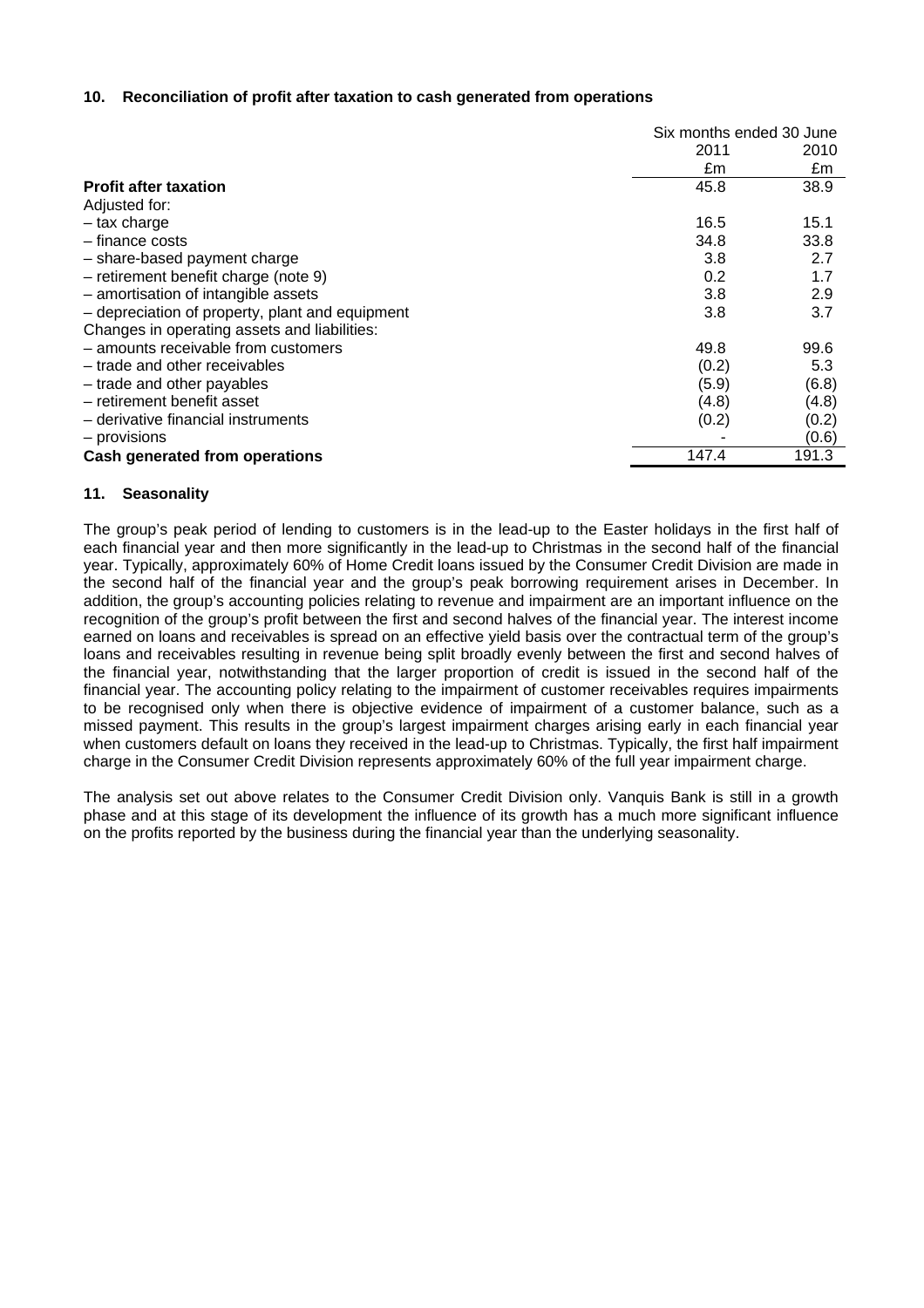# **Statement of directors' responsibilities**

The directors confirm that, to the best of their knowledge, the condensed consolidated interim financial information has been prepared in accordance with IAS 34 as adopted by the European Union, and that the interim report includes a fair review of the information required by DTR 4.2.7R and DTR 4.2.8R, namely:

- An indication of important events that have occurred during the first six months of the financial year and their impact on the condensed consolidated interim financial information, and a description of the principal risks and uncertainties for the remaining six months of the financial year; and
- Material related party transactions that have occurred in the first six months of the financial year and any material changes in the related party transactions described in the last annual report and financial statements.

The current directors of Provident Financial plc are listed in the 2010 Annual Report and Financial Statements. There have been no changes in directors during the six months ended 30 June 2011. A list of current directors is also maintained on the Provident Financial website: www.providentfinancial.com.

By order of the board

Peter Crook – Chief Executive Andrew Fisher – Finance Director

27 July 2011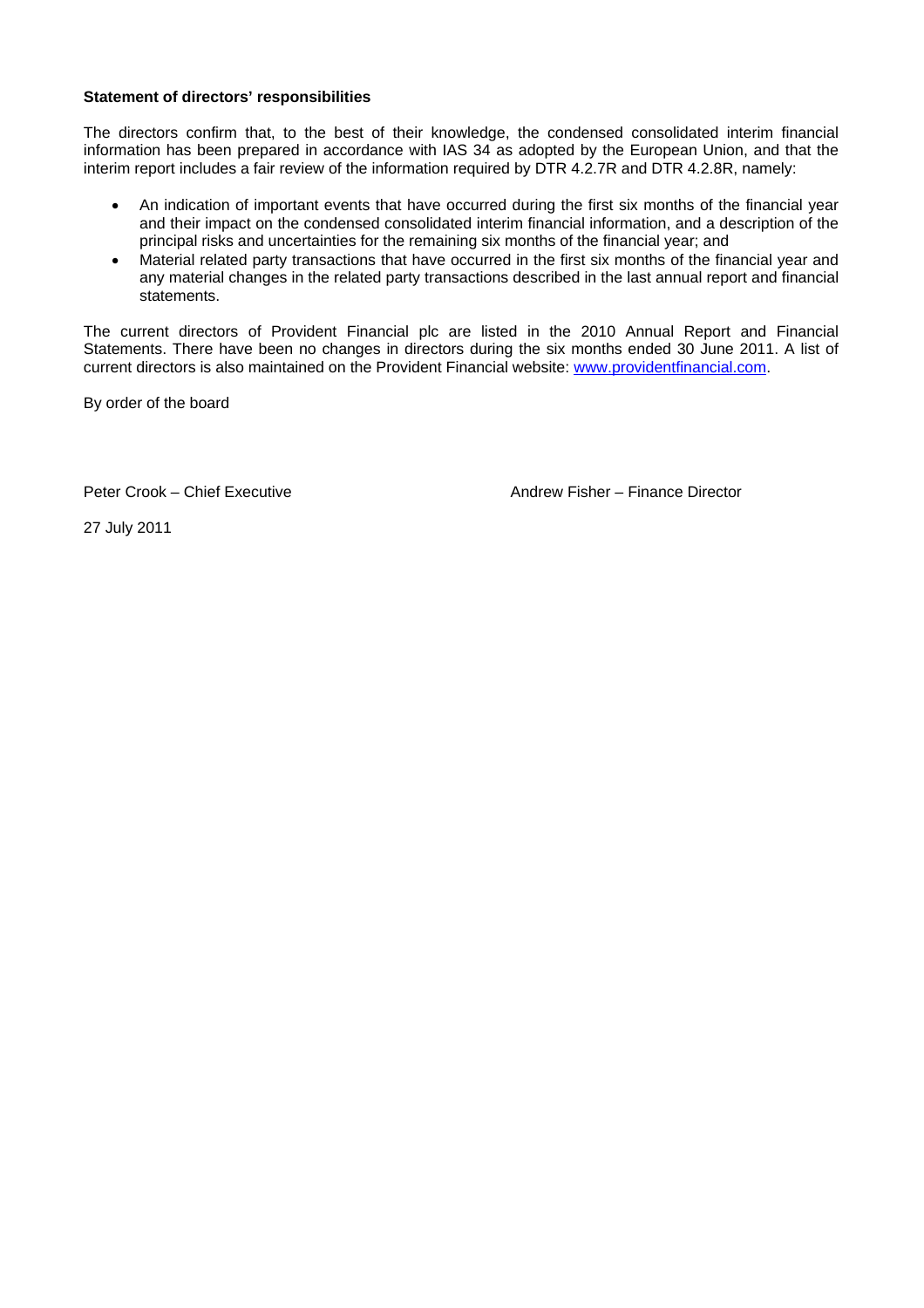## **Auditors' review report**

## **Independent review report to Provident Financial plc**

## **Introduction**

We have been engaged by the company to review the condensed consolidated interim financial information in the interim report for the six months ended 30 June 2011, which comprises the consolidated income statement, the consolidated statement of comprehensive income, the consolidated balance sheet, the consolidated statement of changes in shareholders' equity, the consolidated statement of cash flows and the related notes. We have read the other information contained in the interim report and considered whether it contains any apparent misstatements or material inconsistencies with the information in the condensed consolidated interim financial information.

# **Directors' responsibilities**

The interim report is the responsibility of, and has been approved by, the directors. The directors are responsible for preparing the interim report in accordance with the Disclosure and Transparency Rules of the United Kingdom's Financial Services Authority.

As disclosed in note 2, the annual financial statements of the group are prepared in accordance with IFRSs as adopted by the European Union. The condensed consolidated interim financial information included in this interim report has been prepared in accordance with International Accounting Standard 34, 'Interim Financial Reporting', as adopted by the European Union.

## **Our responsibility**

Our responsibility is to express to the company a conclusion on the condensed consolidated interim financial information in the interim report based on our review. This report, including the conclusion, has been prepared for and only for the company for the purpose of the Disclosure and Transparency Rules of the Financial Services Authority and for no other purpose. We do not, in producing this report, accept or assume responsibility for any other purpose or to any other person to whom this report is shown or into whose hands it may come save where expressly agreed by our prior consent in writing.

### **Scope of review**

We conducted our review in accordance with International Standard on Review Engagements (UK and Ireland) 2410, 'Review of Interim Financial Information Performed by the Independent Auditor of the Entity' issued by the Auditing Practices Board for use in the United Kingdom. A review of interim financial information consists of making enquiries, primarily of persons responsible for financial and accounting matters, and applying analytical and other review procedures. A review is substantially less in scope than an audit conducted in accordance with International Standards on Auditing (UK and Ireland) and consequently does not enable us to obtain assurance that we would become aware of all significant matters that might be identified in an audit. Accordingly, we do not express an audit opinion.

### **Conclusion**

Based on our review, nothing has come to our attention that causes us to believe that the condensed consolidated interim financial information in the interim report for the six months ended 30 June 2011 is not prepared, in all material respects, in accordance with International Accounting Standard 34 as adopted by the European Union and the Disclosure and Transparency Rules of the United Kingdom's Financial Services Authority.

PricewaterhouseCoopers LLP Chartered Accountants Leeds 27 July 2011

Notes

- (a) The maintenance and integrity of the Provident Financial plc website is the responsibility of the directors; the work carried out by the auditors does not involve consideration of these matters and, accordingly, the auditors accept no responsibility for any changes that may have occurred to the financial statements since they were initially presented on the website.
- (b) Legislation in the United Kingdom governing the preparation and dissemination of financial statements may differ from legislation in other jurisdictions.